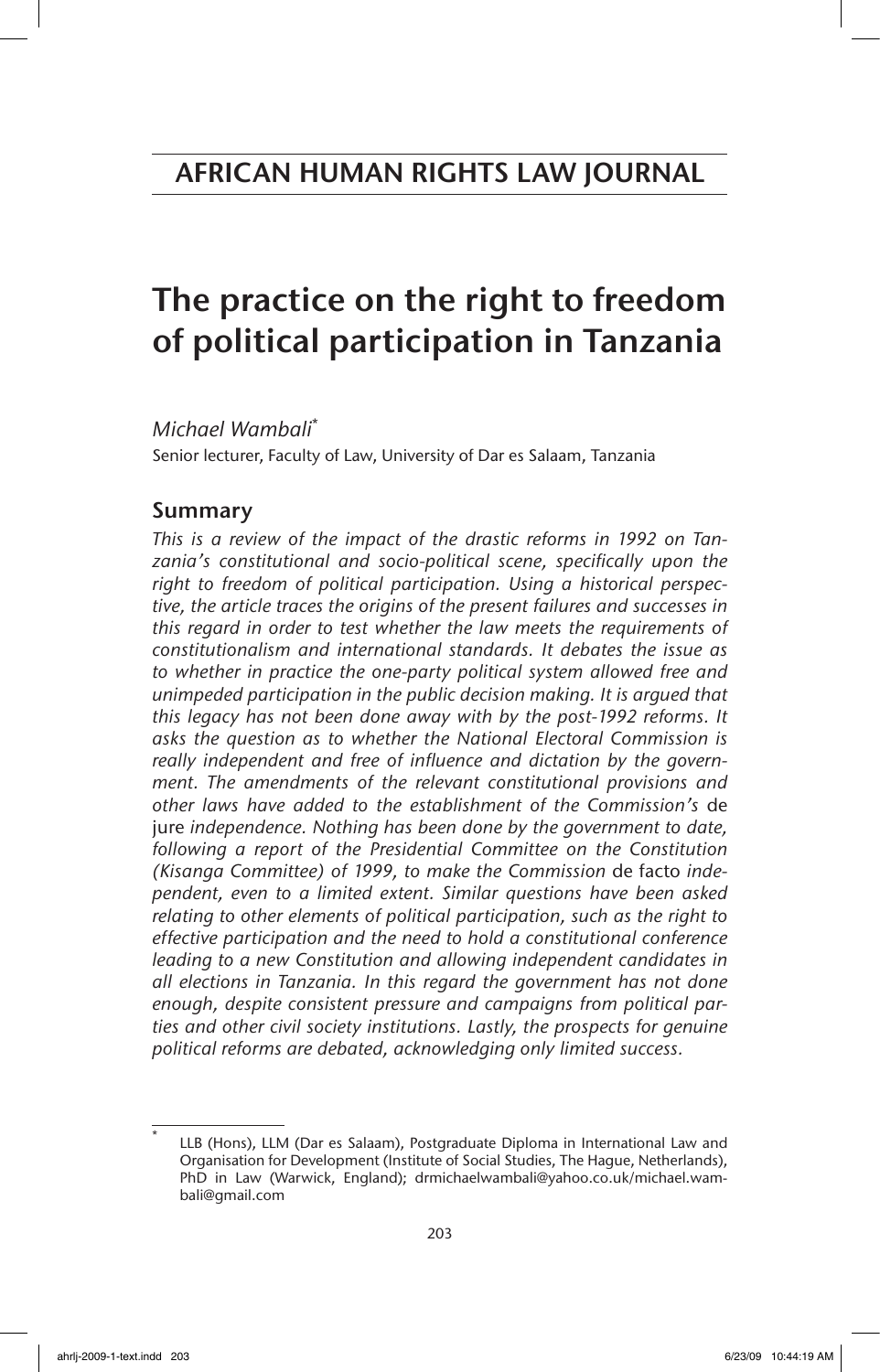## 1 Introduction

In 1992, Tanzania experienced unprecedented changes in its constitutional and political discourse, usually referred to in Kiswahili as *Mageuzi*. The country abandoned its dogma of one-party rule and replaced it with a potentially plural multi-party political practice. This paper reviews the impact of the *Mageuzi* reforms on Tanzania's constitutional and sociopolitical scene, specifically as regards the right to freedom of political participation. The historical perspective employed here is intended to trace the origins of both the present failures and successes in this regard, in order to test whether the law as it is practised today meets the requirements of constitutionalism and international standards.

In current post-modernist development discourse, 'participation' generally means 'the freedom to make meaningful choices between various options [as] the essence of development and [a] precondition for personal well-being … to ensure the quality, appropriateness and durability of improvements ...'<sup>1</sup> The main problem is the fact that 'development processes are generally far from participatory ... Hence [there is] resistance of traditional top-down development planners towards participation of the poor, the people who are supposed to benefit primarily from foreign interventions.<sup>2</sup> Moreover, another problem in the debate is about what form of participation is needed in the whole process of development, that is, as between instrumental participation, which is often applied, and transformative participation, which is seen to be the most desirable in enhancing real participatory development in the future.<sup>3</sup> Due to limited space and the need for focus, this paper avoids this discussion, while restricting itself to the subject matter of the law as provided by the Constitution of the United Republic of Tanzania and other related legal instruments and how these have been applied.

# 2 *Mageuzi* and the right to freedom of political participation

The right to freedom of political participation is usually enjoyed or practised alongside the right to political association. Indeed, these two rights are the key to the enjoyment of all other fundamental human rights because political practice is the condition precedent for any type of mundane life. For example, in the modern human rights discourse under the United Nations (UN) leadership and co-ordination, the right

<sup>1</sup> E Berner & B Phillips 'Participation: Opportunity, burden or ritual?' (2005) 7 *Development Issues* 7.

<sup>2</sup> K Biekart 'Participation in development studies: Towards mainstreaming' (2005) 7 *Development Issues* 6. See also B Cooke & U Kothari *The new tyranny* (2001).

<sup>3</sup> M Buchy 'Let's keep transformative participation on the agenda' (2005) 7 *Development Issues* 10.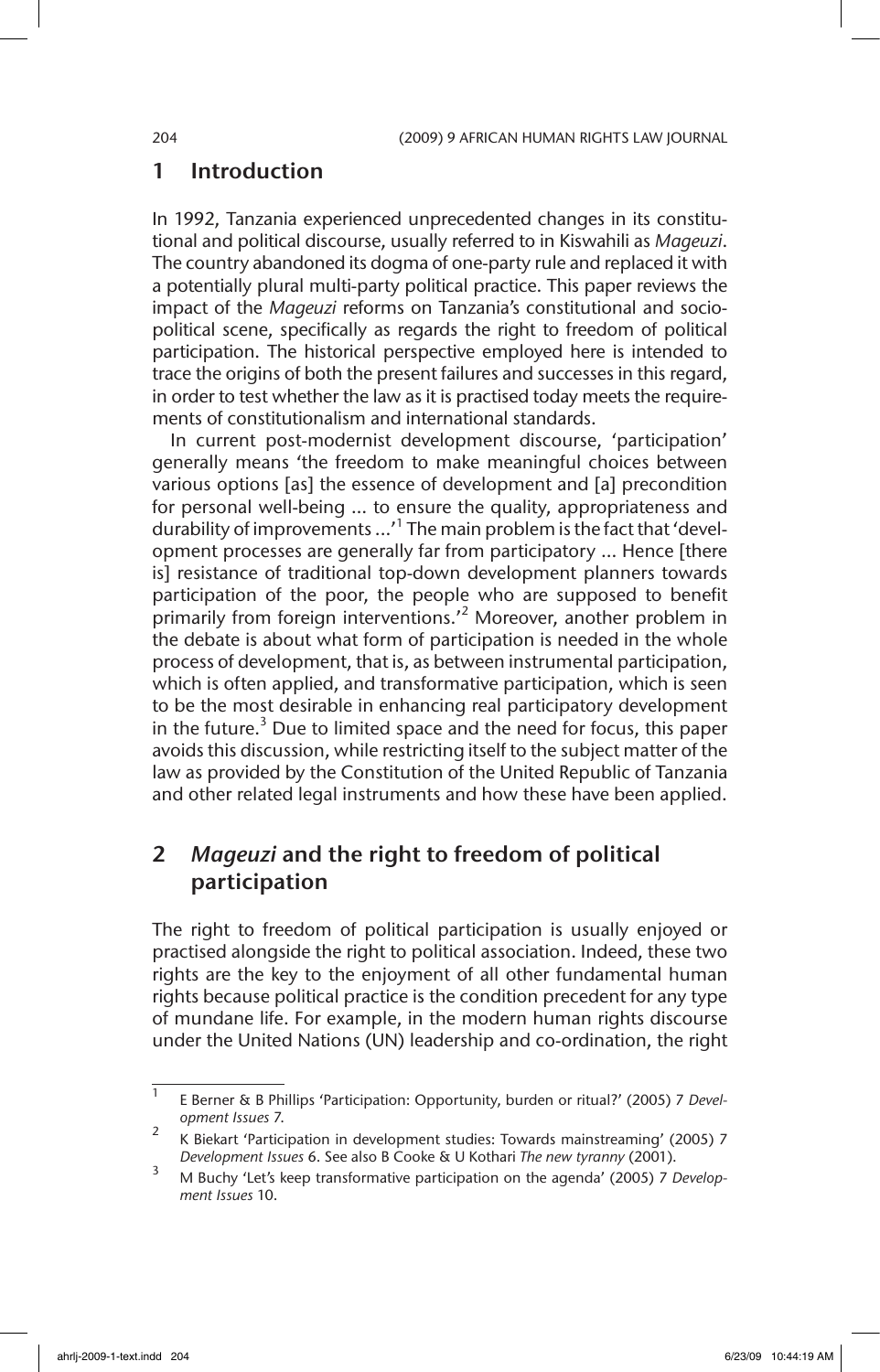to self-determination has come to be seen as the most fundamental of all rights.<sup>4</sup> However, how can one achieve self-determination without effective political articulation, both at the domestic and international levels? It follows that, in any political jurisdiction, it is necessary and desirable that consensus is reached and maintained, that the unhampered enjoyment and practice of these rights are guaranteed, not only by the printed word of the constitution, but also through overt positive deeds of the governments in power. This is particularly true for governments in the developing world, such as Tanzania. These governments have invariably fallen prey to the temptation of creating extremely powerful ruling regimes, which more often than not tend to manipulate and control the political stage in their countries, for the good of a small section of society. What this paper wishes to emphasise is that this tendency has always worked towards the erosion of a muchneeded civil society, respect for human rights and the expansion of democracy, ultimately resulting in less economic development in these countries.<sup>5</sup>

### 2.1 The law and the right to freedom of political participation

I have discussed in detail elsewhere<sup>6</sup> the socio-economic factors that led to the fall and disruption of the one-party political system in Tanzania. This discussion is omitted here, partly for economy of space and partly because the area is over-researched.<sup>7</sup> The right to political participation is provided for in article 21 of the Constitution of the United Republic of Tanzania which, before the Eleventh Constitutional Amendment Act 1994, $<sup>8</sup>$  had provided thus:</sup>

See generally O Gye-Wado 'A comparative analysis of the institutional framework for the enforcement of human rights in Africa and Western Europe' (1990) 2 *Africa Journal of International and Comparative Law* 187; R Higgins *The development of international law through the political prgans of the United Nations* (1963); J Humphreys 'The international law of human rights in the middle twentieth century' in J Bos (ed) *The present state of international law* (1973); S Kaballo 'Human rights and democratisation in Africa' (1995) 43 *Political Studies* 189-203 199-200; H Kanger *Human rights in the UN Declaration* (1984); T Maluwa 'Discourses on democracy and human rights in Africa: Contextualising the relevance of human rights to developing countries' (1997) *African Journal of International and Comparative Law* 9; AH Robertson & JG Merrils *Human rights in the world — An introduction to the study of the international protection of human rights* (1993); IG Shivji *The concept of human rights* (1989); W Tieya 'The third world and international law' in R St J MacDonald & DM Johnson (eds) *The structure and process of international law* (1986).

 $\frac{5}{10}$  See Berner & Phillips (n 1 above) 9.

<sup>6</sup> See M Wambali 'The historical overview of constitutional reforms towards limited leadership in Tanzania' (2008) 34 *Commonwealth Law Bulletin* 2.

<sup>7</sup> See eg CM Peter & F Kopsieker (eds) *Political succession in East Africa: In search for a limited leadership* (2006).

<sup>&</sup>lt;sup>8</sup> See sec 4 of Act 34 of 1994. Sub-sec (1) thereof was amended following a judicial ruling that we will deal with in detail in this paper. For purposes of clarity of argument and understanding of the constitutional developments involved, we proceed here to discuss the replaced provision.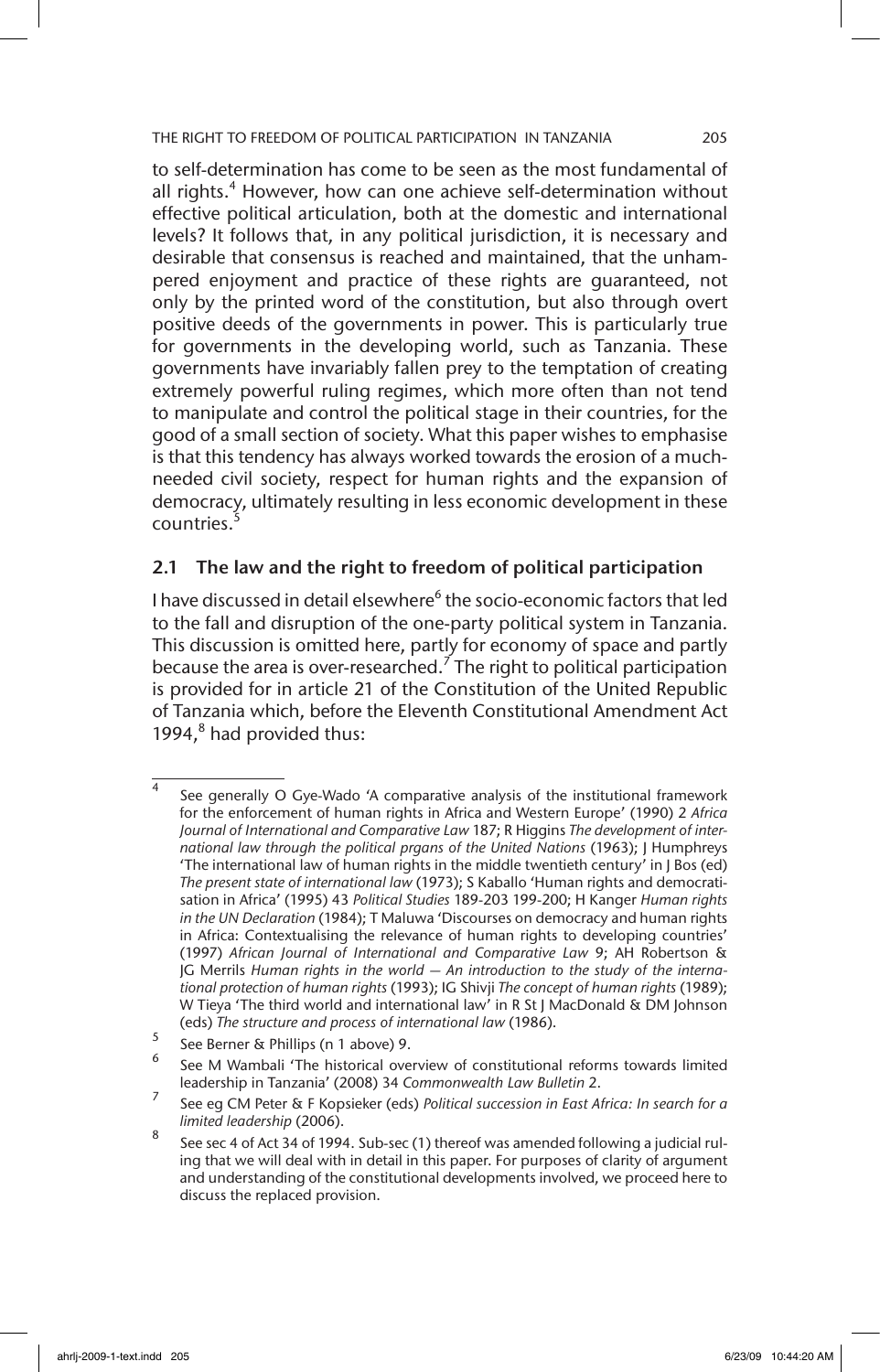- (1) Every citizen of the United Republic is entitled to take part in the government of the country, either directly or through freely chosen representatives, in accordance with the procedure provided or under the law.
- (2) Every citizen is entitled and shall be free to participate in full in the making of decisions on matters which affect him, his livelihood or the nation.

The scope of this section was delineated in the High Court of Tanzania case of *Rev Christopher Mtikila v The Attorney-General*. 9 The High Court, presided over by the late Hon Mr Justice K Lugakingira, held as follows:

A citizen's right to participate in the government of his country implies three considerations: the right to the franchise, meaning the right to elect representatives; the right to represent, meaning the right to be elected to the law-making bodies; and the right to be chosen to political office.

In addition article 21(2) provides for the right to be consulted. Every citizen has the right to demand the government's effective consultation of them, before making important decisions seriously affecting their welfare. Moreover, the provision of the right to political participation was a significant feature of the Tanzanian Bill of Rights. It distinguished it from, for example, that of neighbouring Kenya, or even that of India.<sup>10</sup> Even then, the right to participate in political affairs may be inferred from other constitutional provisions in such constitutions. Its inclusion in the Tanzanian Bill of Rights was evidence of the influence of the international legal regime thereto.<sup>11</sup> Actually, article 20(1) of the Constitution was, before its amendment in 1994,12 *in pari materia* with article 13(1) of the African Charter on Human and Peoples' Rights (African Charter).

Besides that, article 25(a) of the International Covenant on Civil and Political Rights (CCPR) contains a provision akin to the former version of article 21(1) of the Tanzanian Constitution. However, CCPR is more elaborate on the right to political participation in its article 25(b), which is not found in the other legal instruments mentioned above. The right includes, *inter alia*, the right 'to vote and be elected at genuine periodic elections which shall be held by secret ballot, guaranteeing the free expression of the will of the electors'. Therefore, in the absence of such express provision in the Tanzanian Bill of Rights, the above foreign and

<sup>9</sup> [1995] TLR 31 (*Mtikila* case).

Neither the Kenyan Bill of Rights (ch 5 of the Constitution of Kenya) nor that of India (ch 3 of the Constitution of India) provides for the right to political participation.

<sup>&</sup>lt;sup>11</sup> The influence of international human rights standards in the Constitution of the United Republic of Tanzania can also be seen in other areas, especially arts 9(a) and (f), which refer to the relevance of the provisions of the Universal Declaration of Human Rights, 1948, to the Fundamental Objectives and Principles of State Policy, which invariably guide the interpretation of the Bill of Rights and the Constitution as a whole.

 $12$  n 8 above.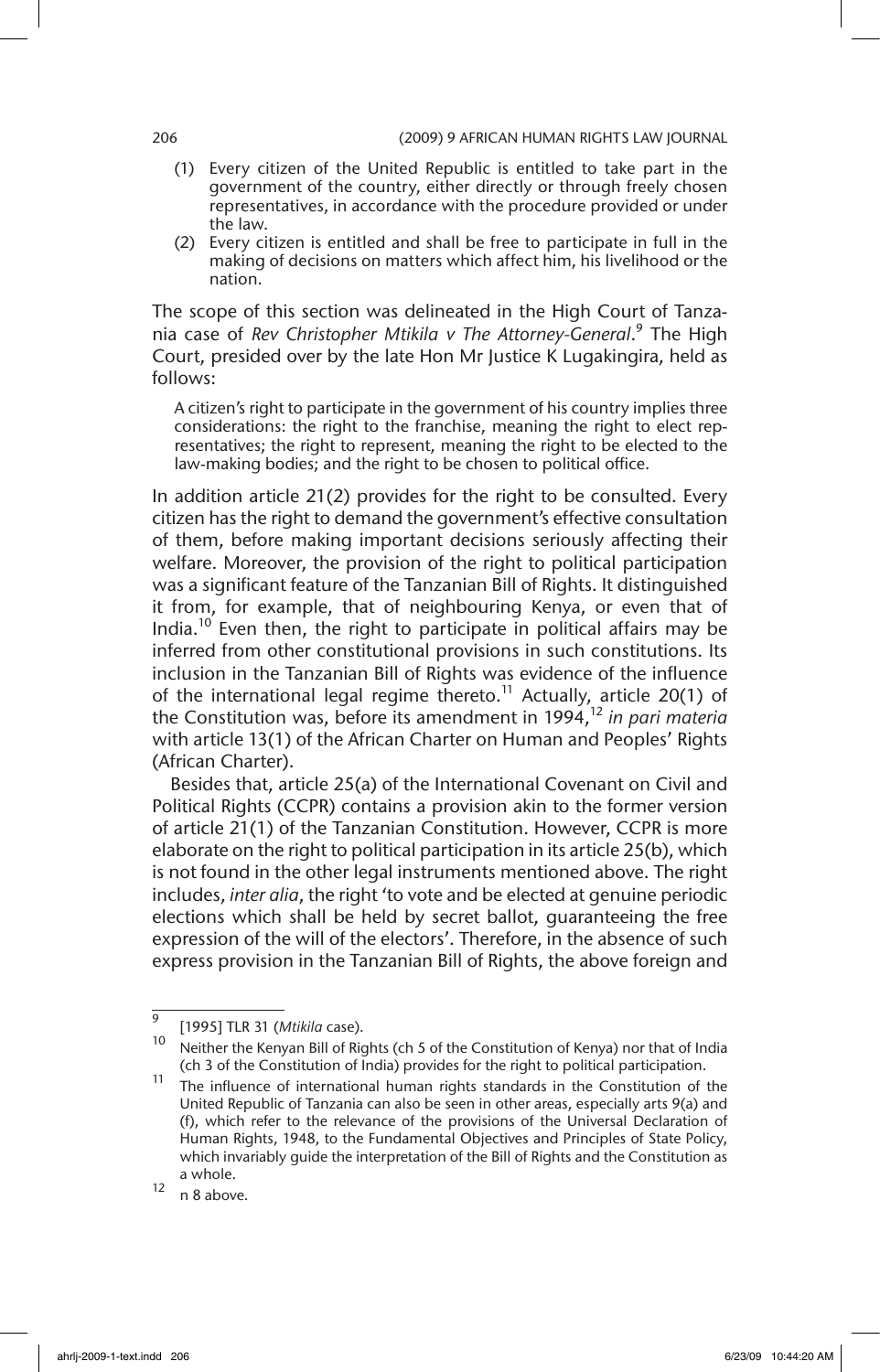international provisions can be invoked by the courts in the country to develop an interpretation as to the parameters of the right to political participation.

Finally, we come to article 21(2) reproduced above. It is worth noting at this juncture that one does not find a provision analogous thereto in the international legal instruments mentioned above or in other related legal documents. Indeed, it was an innovation of the Tanzanian Constitution, reflecting the Guidelines of the then ruling political party, CCM.13 But it must still be borne in mind that the Bill of Rights in the Constitution of Tanzania is crafted in such a way that it imitates the International Bill of Rights. Whether the one-party political system allowed free and unimpeded participation in the public decision making in practice is the subject of the discussion in the next section.

### 2.2 The right to political participation in practice

If anything, by its very nature, the one-party political system was itself a negation of all aspects of the enjoyment of the right to political participation. Take, for example, the right to take part in the government, either directly or through freely chosen representatives (article 21(1)). This was marred by the election law itself. The issue is whether the *Mageuzi* process from 1992 onwards has changed substantially for the better the right to political participation in expanding the right. This issue is examined in the next subsection of this paper.

### 2.2.1 The right to stand for public office

Prior to the coming into effect of the Eighth Constitutional Amendment Act 20 of 1992, article 39(1) of the Constitution of the United Republic of Tanzania had categorically provided that the contestant for the position of President must be 'a member of the party who fulfils all membership obligations prescribed by the party Constitution'. Moreover, article 67(1) of the same Constitution had provided for qualifications for members of the National Assembly along the same lines.

One cannot doubt the importance of the above requirement in a one-party scenario. Similarly, one has to appreciate the logic that such requirement cannot have any substance in a multi-party situation. But that was not to be the case with the ruling party, CCM, and its government, which still insist to date on the requirement of party membership for any person wishing to contest all elective offices at the local government, parliamentary and presidential levels, even after having discarded the one-party political system. Thus, by virtue of sec-

<sup>13</sup> See the *CCM Guidelines* (1982).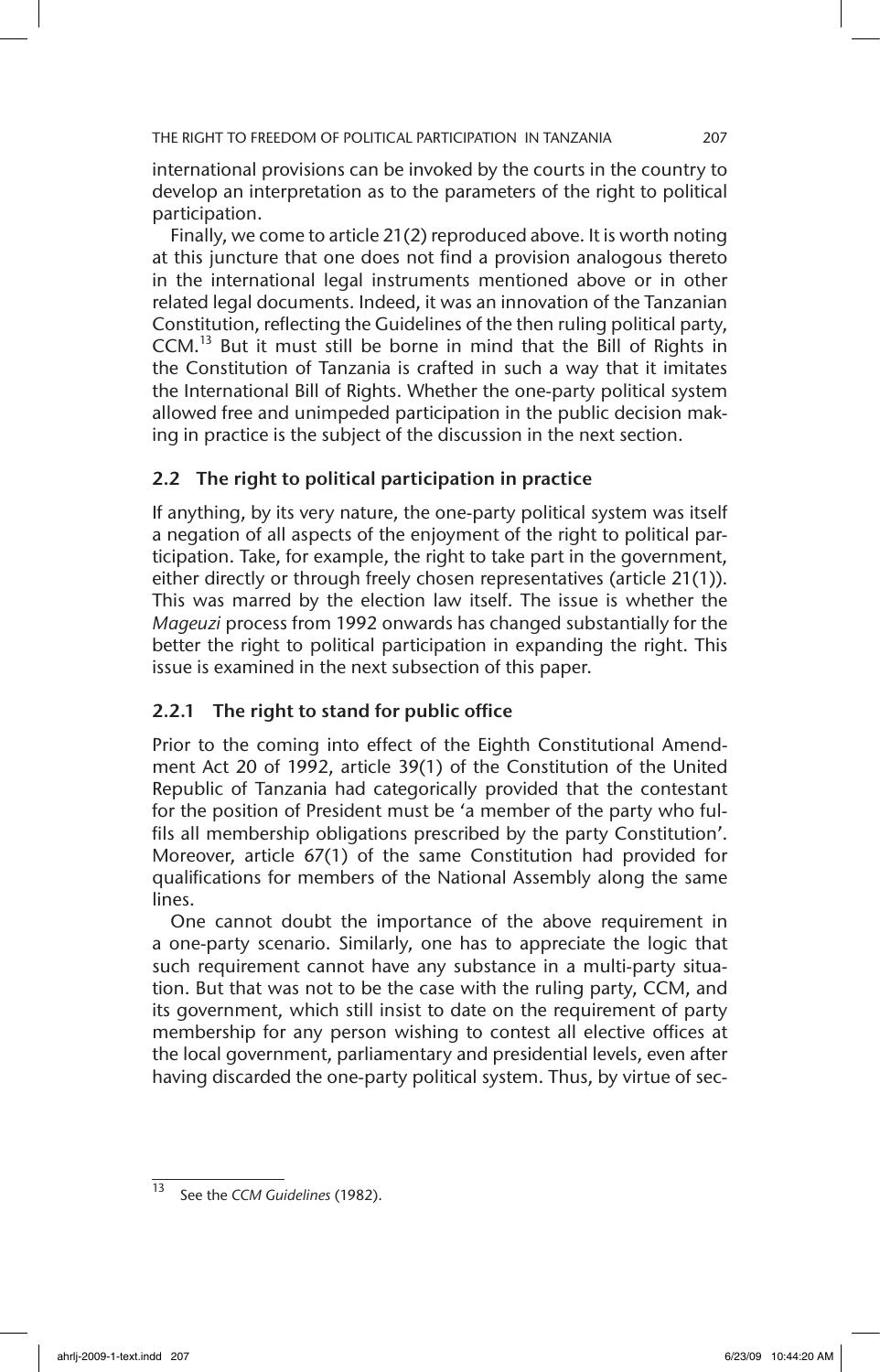tion 13 of the Eighth Constitutional Amendment Act 1992, article 39 of the Constitution was amended to read as follows: $14$ 

- (1) No person shall be entitled to hold the office of the President of United Republic unless he:
	- (a) is a citizen by birth of the United Republic by virtue of the citizenship law;
	- (b) has attained the age of forty years;
	- (c) is a member and is a contestant sponsored by a political party; and
	- (d) is otherwise qualified for election as a member of the National Assembly or of the House of Representatives.

Similarly, provisions were made in the same law in respect of contestants for membership to the National Assembly (section 19). It was indeed no secret that the above provisions followed the ruling party's directives as had been confirmed by the government.<sup>16</sup> Thus, in defending his party's position while dismissing any rationale for the introduction of independent candidates, the then Prime Minister, John Samuel Malecela, scornfully declared that 'if one holds opinions and beliefs which are acceptable to the people but are different from those shared by the present political parties, one has the option of forming one's own political party'.<sup>17</sup>

However, such eloquent justification, which seemed to have been well received by the House, did not get the same approval from the High Court of Tanzania. The constitutional validity of the same provisions was questioned in *Rev Christopher Mtikila v The Attorney-General*. 18 In this case it was held that article 39 was constitutionally valid in terms of the requirements of article 98(2) of the Constitution. It was emphasised by the Court that this did not mean that these were free from difficulties.<sup>19</sup> The Court pointed out that article 21(1) was very broad in its wording as it addressed itself to 'every citizen'. Thus, according to the judge: $20$ 

It could have easily been said 'every member of a political party', but it did not, and this could not have been without cause. It will be recalled indeed, that the provision existed in its present terms ever since the one-party era. At that time all political activity had to be conducted under the auspices and

<sup>14</sup> Now replaced by sec 5 of the 9th Constitutional Amendment Act 1992, which amended art 39 to add to the citizenship requirement, citizenship by naturalisation, subject to the concerned contestant satisfying the condition of having prior to standing for such elective office, been resident in the United Republic for 15 years or more.

<sup>15</sup> Author's translation of the original *Kiswahili* version.

<sup>16</sup> Hansard (1992), *Majadiliano ya Bunge — Taarifa Rasmi: Mkutano wa Saba — 28 Aprili — 8 Mei 1992*, Part I, Dar es Salaam: Bunge Press — Government Printer 130.

 $\frac{17}{18}$  Hansard (n 16 above) 130-1.

 $\frac{18}{19}$  n 9 above.

 $^{19}$  n 9 above, 21-25.

n 9 above, 41.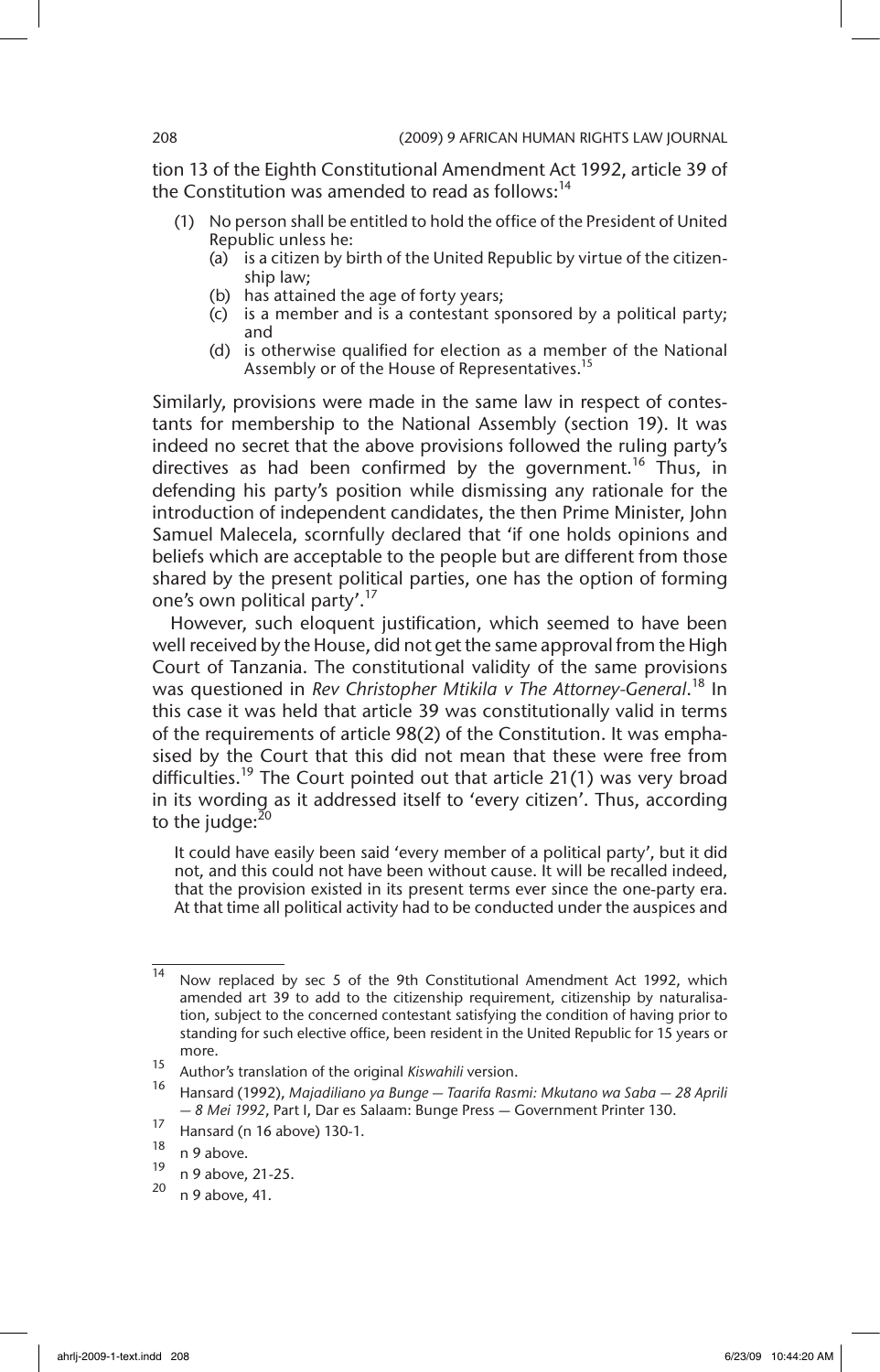control of the *Chama Cha Mapinduz*i and it could have been argued that this left no room for independent candidates.

The judge did not see any justification for extending the above restriction to the multi-party context. Indeed, he found the requirement to be contradictory of the contents of article 20(4) which, for its part, outlaws compulsory recruitment to membership of associations. According to him, 'while participation through a political party is a procedure, the exercise of the right of participation through a political party *only* is not a procedure but an issue of substance'.<sup>21</sup> Therefore, the Court ultimately held it to be lawful for independent candidates, along with candidates sponsored by political parties, to contest presidential, parliamentary and civic elections.<sup>22</sup>

The government's reaction to the above judgment expressed its disrespect for and represented a breach of the independence of the judiciary. Not long thereafter, the Attorney-General's chambers withdrew their notice of appeal against the decision to the Court of Appeal of Tanzania. They went on to table before the following session of the National Assembly constitutional amendments which effectively provided for just the opposite of the Court's decision mentioned above.

Thus, by virtue of section 4 of the Eleventh Constitutional Amendment Act 34 of 1994, article 21 was drastically amended to subject the right to freedom of political participation to the then repugnant articles 39 and 67. At the same time it inserted therein even more stringent limitation clauses. The current article 21(1) reads as follows:<sup>23</sup>

Without prejudice to the provisions of articles 5, 39 and 67 of the Constitution and the laws of the land relating to the provisions for electing or being elected, or appointing or being appointed to take part in the government of this country, every citizen of the United Republic is entitled to take part in the government of this country either directly or through freely chosen representatives, in accordance with the procedure provided by or under the law.

Simply stated, what had been achieved was the compromising of fundamental rights as had appeared in the original version of the Bill of Rights, with the other ordinary provisions of the Constitution and laws inconsistent with the former. The desire of the government to legislatively overrule the court as regards the validity of independent candidates in elections was further expressed when, by means of section 8 of the same Amendment Act of 1994, a new sub-article was added to article 39 of the Constitution, providing thus:

(2) Without interfering with the right and freedom of a person to hold his own opinions, to believe in the religion of his own choice, to cooperate with others in public activities in accordance with the laws

 $\frac{21}{22}$  n 9 above, 42.

<sup>22</sup> Borrowing support from Lord Diplock's *dictum* to that effect in *Attorney-General of The Gambia v Jobe* [1984] AC 689; [1984] 3 WLR 174; [1985] LRC (Const) 556.

<sup>23</sup> Author's English translation of the original *Kiswahili* version.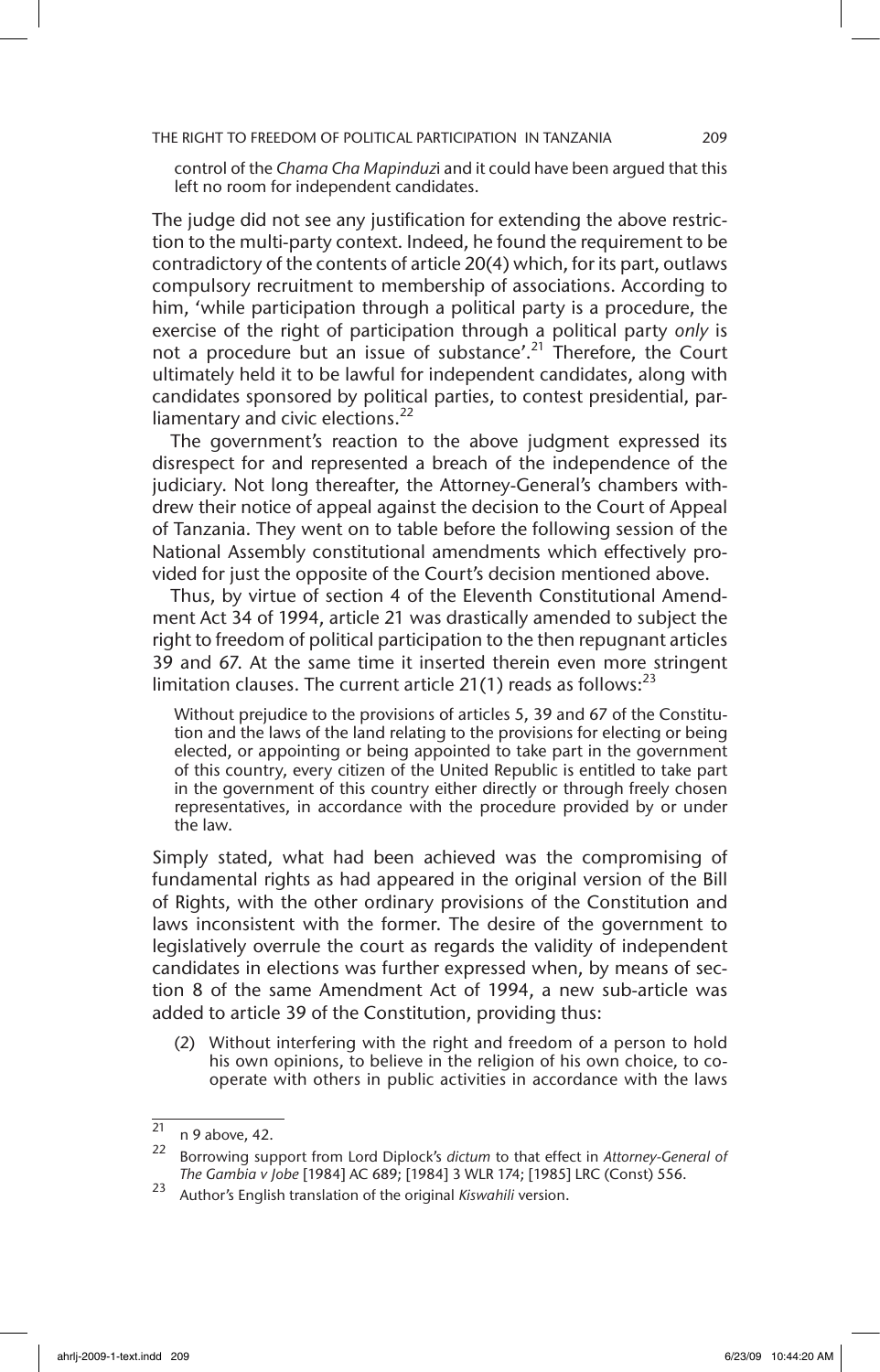of the land, no person shall be qualified to be elected to the office of President of the United Republic if he is not a member and contestant sponsored by a political party.

The same was done in respect of article 67 relating to contestants for membership to the National Assembly.<sup>24</sup> This indeed was a mockery of the rule of law, inhibiting the government's determination not to loosen the grip they had always maintained over the conduct of political activities in the country. The issue is whether the mere observance and correct exercise of the legislative powers in the National Assembly to amend the provisions of the Constitution under article 98 thereof may legitimate the curtailment of the substance and content of the Bill of Rights; particularly where this does not only change the letter of the concerned provisions, but also erodes the ethic of fundamental rights as was done by the Eleventh Constitutional Amendment Act of 1994.

Surprisingly, even the retired President and architect of this regime, the late *Mwalimu* Julius Kambarage Nyerere, could not remain silent over this constitutional blunder by the government, then led by his immediate successor, Alhaj Alli Hassan Mwinyi. He publicly condemned the government for this move, describing the amendments as a severe circumscription of the 'irksome provision in the Bill of Rights on the basis of which the ban [on private candidates] was ruled unconstitutional by the High Court'.<sup>25</sup>

This criticism of the government from the founder of the system of governance actually sought to be defended by the amendment is sufficient reason to vitiate any political legitimacy that might have existed when the government decided to misuse its legislative authority in the way demonstrated above. What can be added, though, is to call upon the courts to cherish the responsibility of guarding against such encroachments upon their constitutional mandate to interpret and apply the law in context. They should respond to the late Nyerere's concern by making sure that there is an end to such assaults. This is what is meant by judicial activism. Indeed, the High Court of Tanzania has responded to this call in a recent judgment of 5 May 2006 in the case of *Christopher Mtikila v The Attorney-General*. 26 In this case, the full bench of the High Court of Tanzania (Manento J (as he then was), Massati and Mihayo JJ) took the opportunity to openly launch a vicious attack on the powers of parliament to make and amend laws, while emphasising that such powers are not limitless, relying heavily

 $\frac{1}{24}$  Sec 13 of Act 34 of 1994, mentioned above, amended sub-art (2) of art 67 by adding thereto a new clause (e), providing thus: 'Without interfering with the right and freedom of a person to hold his own opinions, to believe in the religion of his own choice, to co-operate with others and to participate in the public activities in accordance with the laws of the land, if such person is not a member and contestant sponsored by a political party.'

<sup>25</sup> JK Nyerere *Our leadership and the destiny of Tanzania* (1995) 9.

<sup>26</sup> Miscellaneous Civil Cause 10 of 2005, Dar es Salaam Main Registry [2006] TZHC 5 (Saflii).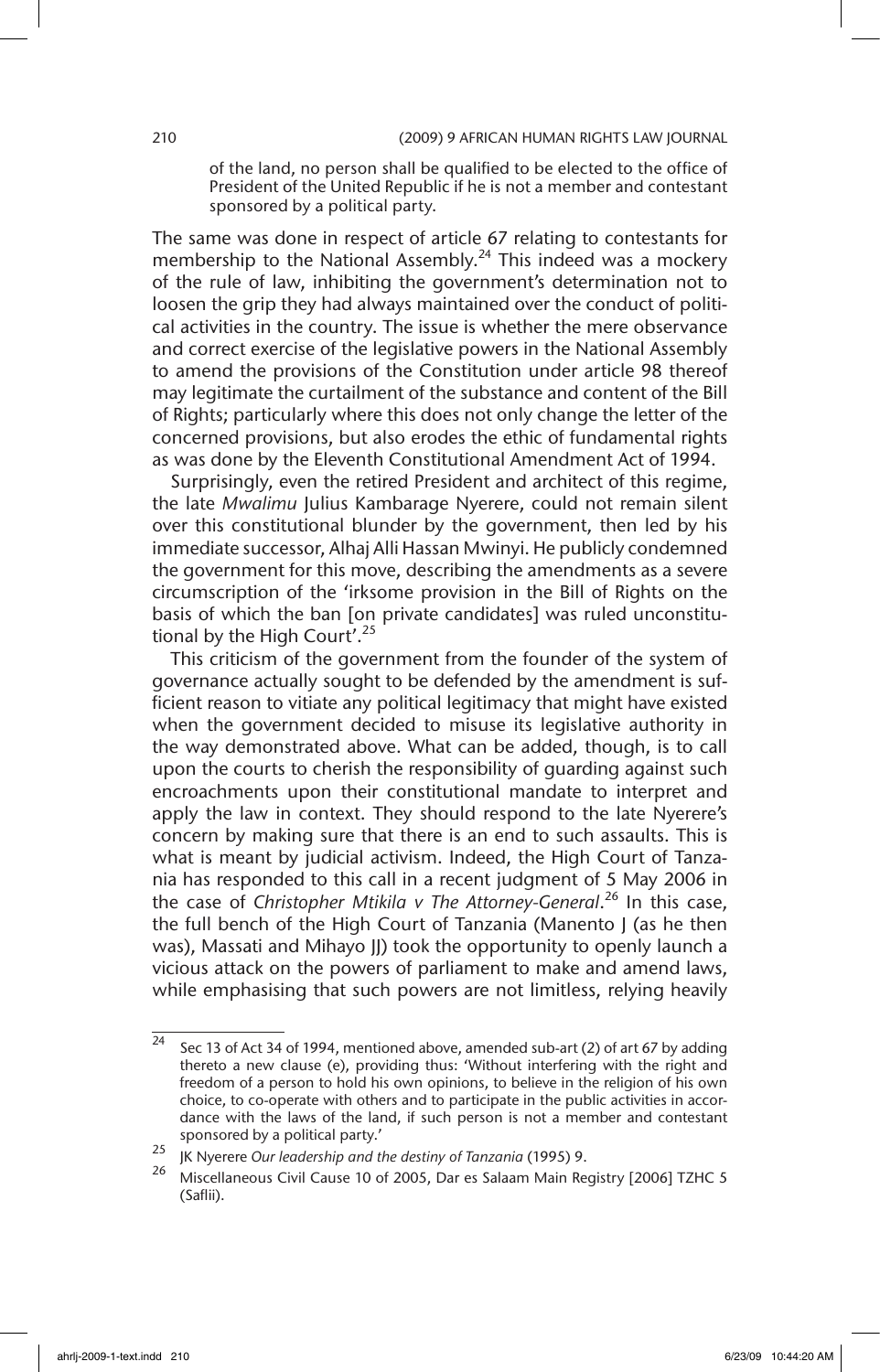on Shivji, among others, who had this to say on the same point in a 2003 publication:<sup>27</sup>

The power to amend the Constitution is also limited. While it is true that parliament in constituent capacity … can amend any provision of the Constitution, it cannot do so in a manner that would alter the basic structure or essential features of the Constitution.

Then the Court went on to decide conclusively, in the same terms as those of the late Lugakingira J (as he then was) in the 1993 *Mtikila* case,<sup>28</sup> that it shall be lawful for private candidates to contest the posts of President and Member of Parliament along with candidates nominated by political parties. However, unlike in the former case, in this matter the judges went on to say thus: $^{29}$ 

Cognisant of the fact that the vacuum might give birth to chaos and political pandemonium, we shall proceed to order that the respondent, in the true spirit of the original article 21(1) and guided by the Fundamental Objectives and Principles of State Policy contained in Part II of the Constitution, between now and the next general elections, *to put in place a legislative mechanism that will regulate the activities of private candidates, so as to let the will of the people prevail as to whether or not such candidates are suitable.*

Certainly it is clear that the judges have gone far beyond the recommendations of the Kisanga Committee of 1999, which had advised the government to allow private candidates only during parliamentary and civic elections, and not in presidential elections,  $30$  as we shall see shortly. However, it can be stated that in the current Tanzanian constitutional discourse, there still exists a tug of war between the government's position against the desirability of independent candidates to contest in elections, on the one hand, and that of the judiciary and other progressive stake-holders, consistently urging the government to allow independent candidates in all elections, on the other hand.

Suffice it to say at this juncture that, although the government has not yet openly supported the *Mtikila* judgment, it seems unlikely that it is going to directly oppose it, particularly in view of the recent constitutional amendment of 2005, which fortified its respect and adherence to the principle of the independence of the judiciary.<sup>31</sup> Nevertheless, before we deal with the recommendations of the Kisanga Committee

<sup>27</sup> IG Shivji 'Constitutional limits of parliamentary powers' (2003) *The Tanzania Lawyer* 39.

 $\frac{28}{29}$  n 9 above.

 $^{29}$  My emphasis.

<sup>30</sup> See the 7th Proposal in the *Report of the Presidential Committee for the Collection of Views on the Constitution*, Book One on 'The views of the people and the Committee's advice thereon' Dar es Salaam: Ministry of Justice and Constitutional Affairs (1999).

<sup>&</sup>lt;sup>31</sup> See art 107A of the Constitution of the United Republic of Tanzania, 1977 (as reenacted by sec 16 of the Fourteenth Constitutional Amendment Act 2005).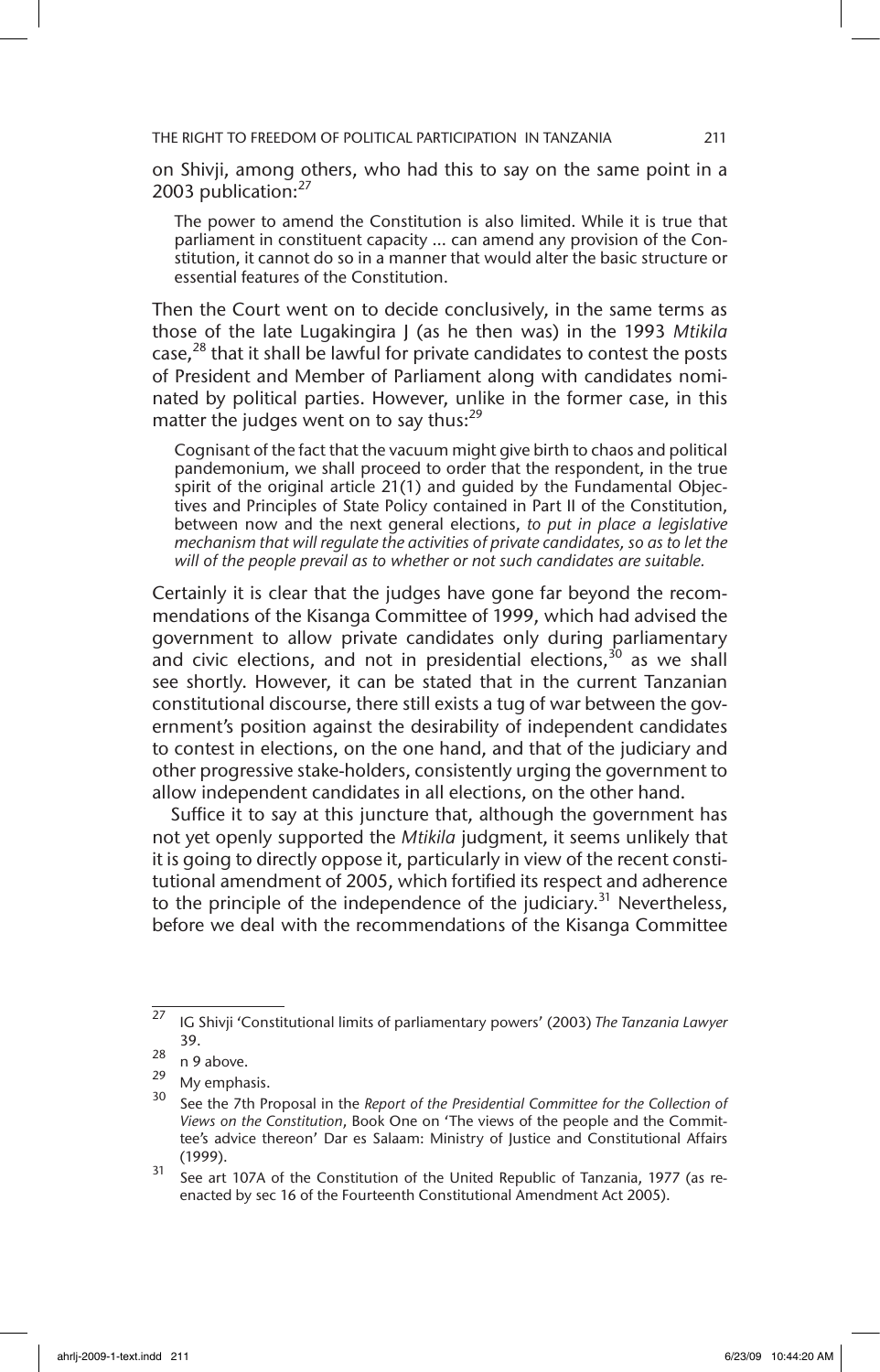on the same issue, let us discuss the specific aspects of freedom of political participation, beginning with the right to effective representation.

#### 2.3 The right to effective representation

The right to effective representation is discussed with reference to the issue as to whether the legal reforms made during the *Mageuzi* period have really reflected a departure in total from the former system under the one-party rule. Focus is directed to the changes effected in the electoral system.

Together with the Eighth Constitutional Amendment Act of 1992, amendments were also made to the Elections Act 1 of  $1985.^{32}$  The most significant thereof was the repeal of the former section 4A of the Act, which had provided for the membership of the National Electoral Commission established by the Constitution,  $33$  by replacing it with a new section 4.

This was the re-enactment *in pari materia* of sub-article (1) of article 74 of the Constitution of the United Republic of Tanzania. The former law had provided for the Commission's Chairperson to be a judge of the Court of Appeal only. Moreover, the new law did not provide for the membership of a judge from the High Court of Zanzibar, but instead it created the position of Vice-Chairperson. In order to guarantee the representation of each side of the United Republic in the topmost positions of the Commission, article 74(2) of the Constitution of Tanzania, as amended, provides for the appointment of a Vice-Chairperson in the manner that if the Chairperson came from one party, the Vice-Chairperson would have to be appointed from another.

It is worth noting the number of amendments article 74 of the Constitution has endured over a period of a decade from the *Mageuzi* of 1992. By virtue of section 2 of the Tenth Constitutional Amendment Act 7 of 1993, article 74 was amended to give power to the National Electoral Commission to supervise civic elections at the district, town, municipal and city levels. Furthermore, article 74 was again amended by means of section 4 of the Thirteenth Constitutional Amendment Act 3 of 2000. The National Voters' Register was established, and section 14 of the Amending Act included in the membership of the Commission, among others, the 'Vice-Chairman who shall be a person who holds or in the past held or is qualified to hold the position of judge of the High Court or Court of Appeal'. Also, the same section was made to provide for the guarantee of the independence of the National Electoral Commission. Lastly, section 14 of the Fourteenth Amendment Act 2005 amended article 74 by again providing that the membership of the Commission must include 'the Chairman who shall be a person

 $\overline{32}$  See Elections (Amendment) Act 6 of 1992.

See art 74 of the Constitution of the United Republic of Tanzania as amended by Act 4 of 1992.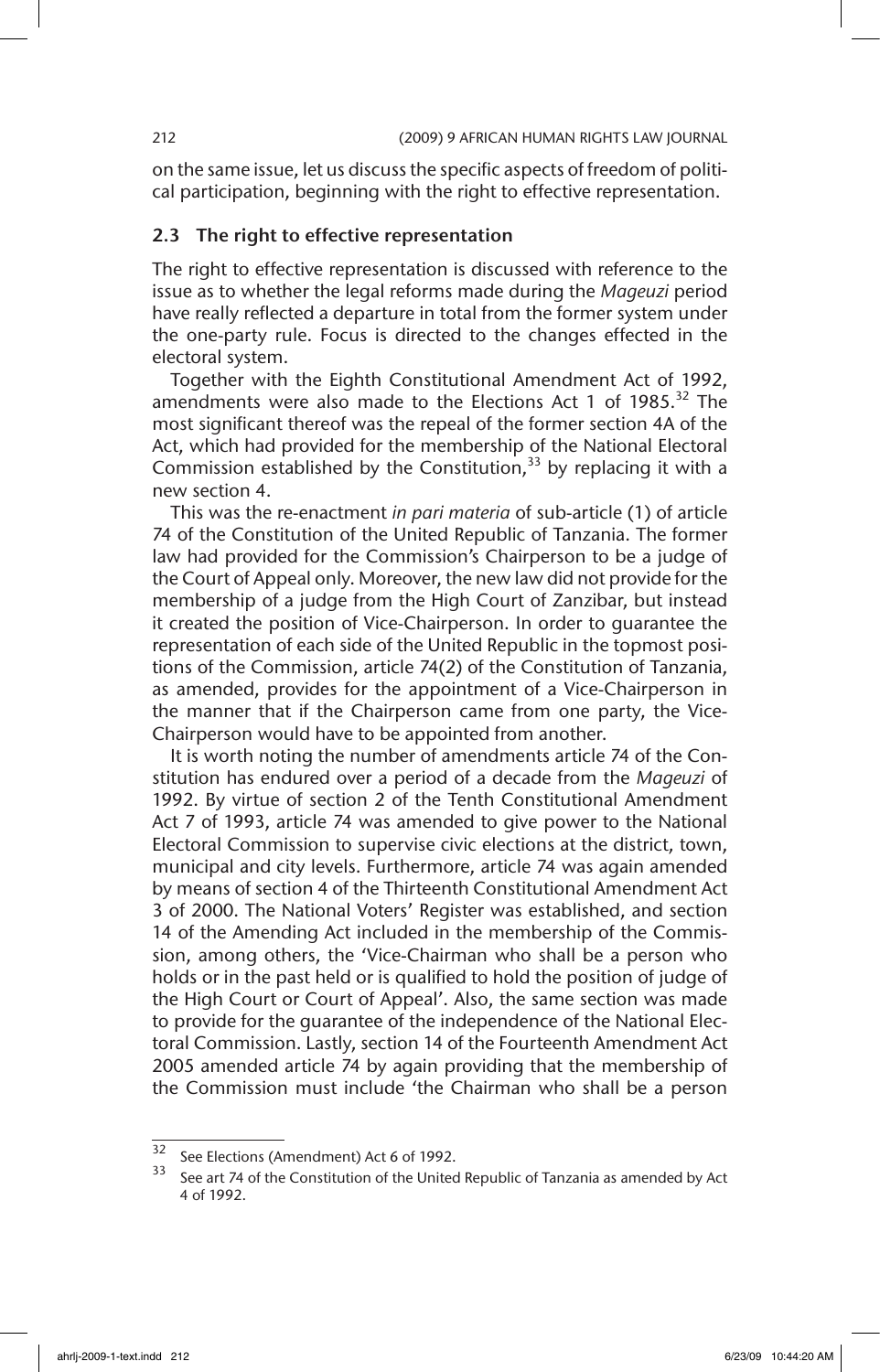holding the position of judge of the High Court or Court of Appeal or a person qualified to be appointed to the position of judge of the High Court or Court of Appeal'. Undoubtedly, these multiple amendments are a result of the ongoing and yet unresolved controversy and demands of the campaigners in the opposition camp of the Tanzanian political area. Their aim is a fully independent National Electoral Commission, which I deal with briefly in the next section, after having examined a few other constitutional changes.

Alongside these constitutional amendments in the electoral system, the amended Elections Act 1985 was made to provide for the Director of Elections as the Chief Executive Officer of the National Electoral Commission. $34$  Thus, coming to the question whether these changes have improved effective representation, it is important that we critically analyse whether the whole process is capable, under the new constitutional set-up, of guaranteeing free and fair elections. Therefore, an evaluation of the independence of the National Electoral Commission cannot be avoided.

### 2.4 The independence of the National Electoral Commission

Right from the beginning of *Mageuzi* in 1992, there has invariably been voiced — mainly from academic circles and the parties in the opposition — reservations about the independence of the present National Electoral Commission. Indeed, it was part of the recommendations of the Nyalali Commission that<sup>35</sup>

[c]hairmen of electoral commissions together with the ordinary members thereof should be appointed by the National Assembly/House of Representatives as applicable, but not from the members of the Houses. The Directors of Elections, who shall also be secretaries of the electoral commissions, should also be appointed by the National Assembly/House of Representatives on the recommendations of the respective civil service commissions. It is also advised that electoral commissions should be independent organs in the conduct of their business without the involvement of the offices of the National Assembly/House of Representatives.

The above recommendations have so far been implemented partly by the government in that, at least at the level of law, the independence requirement in the National Electoral Commission's conduct is fulfilled. It is provided in the new article 74(7) that:

For the purposes of the best performance of its functions set out in this article, the electoral commission shall be an independent department and

 $34$  The position was established by sec 6 of the Elections Act 1985, as amended by sec 7 of the Elections (Amendment) Act 1992. The other amendments to the Act are not relevant to the discussion here.

<sup>35</sup> Nyalali Commission Report (1991), *Tume ya rais ya mfumo wa chama kimoja au vyama vingi vya siasa Tanzania: Taarifa ya mapendekezo ya tume kuhusu mfumo wa siasa nchini Tanzania, Kitabu cha Kwanza*, (Dar es Salaam: President's Office, United Republic of Tanzania) 141 para 593. Author's English translation of the original *Kiswahili* version.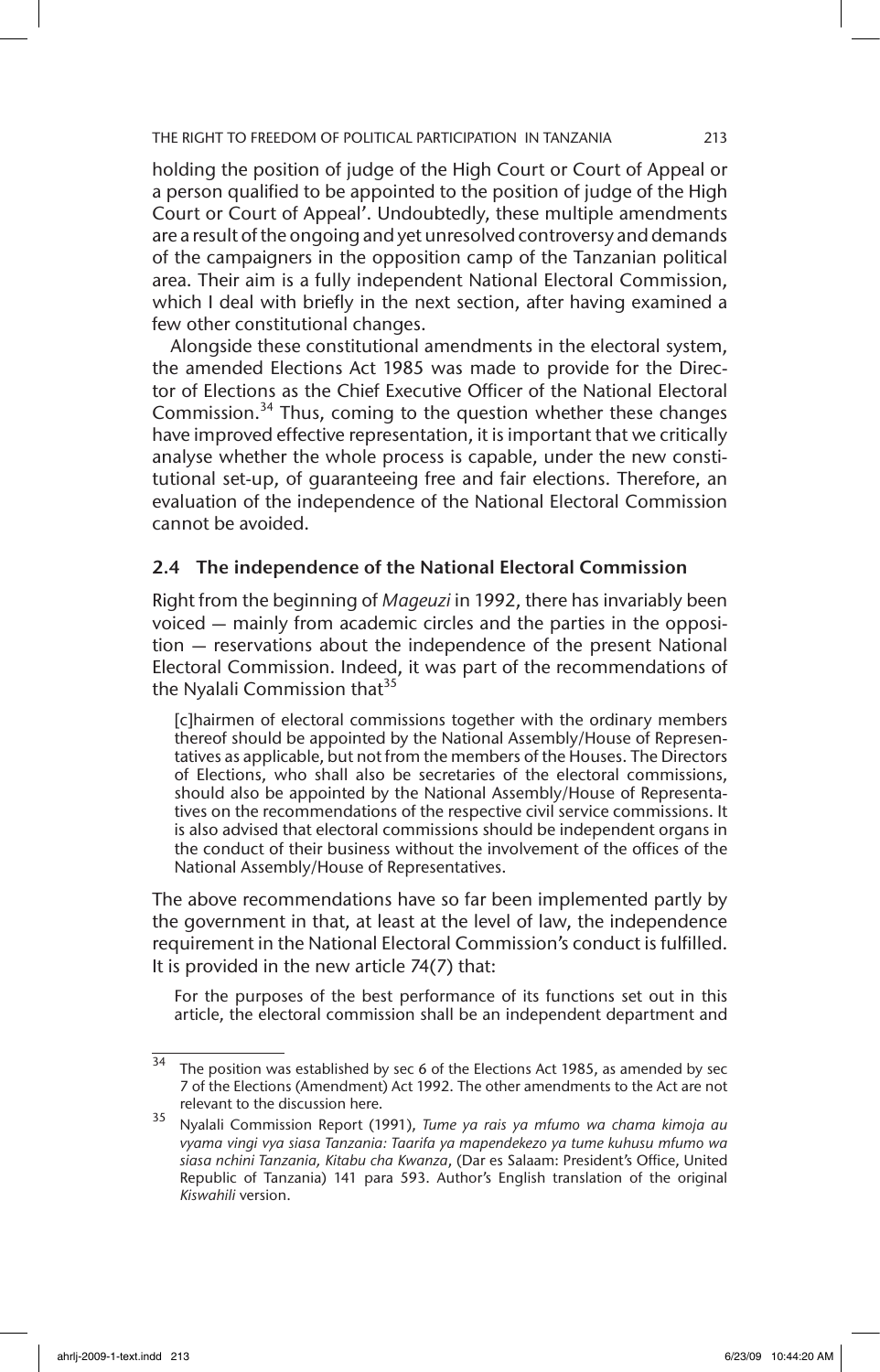it shall reach its decisions regarding the implementation of its official duties by way of meetings, and its chief executive shall be the Director of Elections who shall be appointed to work in accordance with the provisions of the law made by Parliament.

Moreover, it is expressly stipulated in the same article (article 74(11)) that, in the due exercise of its authority under the provisions of the Constitution, the National Electoral Commission shall not be bound to follow any order, directive or instruction of any person, government department or any political party's opinion. Also, with the same strong words it is further stipulated that the decision or action of the National Electoral Commission, done in accordance with the provisions of the Constitution, cannot be questioned or investigated by any court of law (article 74(12)). This is indeed independence of an extreme order.

Apparently, it is for the purposes of underscoring the importance of the Commission's independence that a specific category of persons are excluded by the Constitution from eligibility for membership. These include Ministers and Deputy-Ministers, other persons so restricted by the law, members of the National Assembly, local government councillors or similar persons and people in the leadership of political parties (article 74(3)). Moreover, within the membership of the Commission are included for the positions of Chairperson and Vice-Chairperson, persons who are or were formerly judges of the High Court or Court of Appeal of Tanzania or persons who qualify to hold those positions or status of advocate of the High Court (article 74(1)). This is a class of persons who, by virtue of their office or profession, are expected to be independent of government control.

Yet, it is the way the Commission's membership is constituted that is the main subject of controversy in Tanzania. Opponents of the present ruling party invariably question the capacity of members of the Commission when they continue to be appointed by the President at his sole discretion in total disregard of the above-quoted recommendation of the Nyalali Commission. Whether that is true is not at issue here. Indeed, as retired Mr Justice Mwalusanya once put it, the National Electoral Commission should be 'independent beyond reproach like Caesar's wife, so that justice is not only done but seen to be done, as the maxim goes'. $36$ 

Thus, opposition parties have ever since 1995 condemned as unfair all general elections (which they lost) conducted and supervised by the present National Electoral Commission. They have always alleged that the Commission cannot be free, fair and independent of government control when it is financially dependent on the latter, and that the interests of the opposition are not represented within its membership. Nevertheless, the members of the opposition have over time been

 $36$  JL Mwalusanya 'Conditions for the functioning of a democratic constitution' in CK Mtaki & M Okema (eds) *Constitutional reform and democratic governance in Tanzania* (1994) 27-28.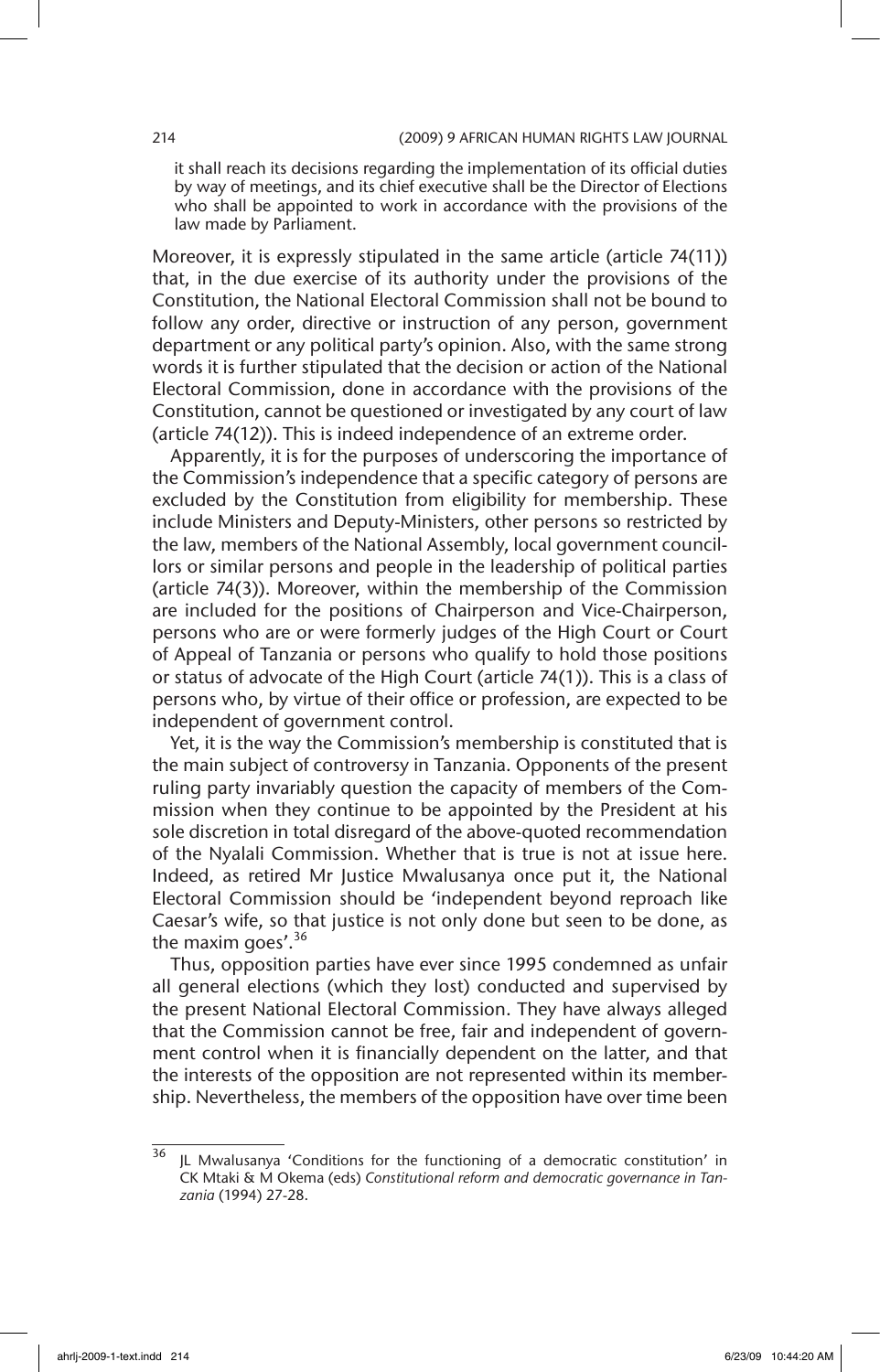inconsistent on this issue. At the beginning of the practice of multiparty politics in early 1993, they tended to put the creation of a truly independent Commission as a condition precedent to their taking part in the October 1995 general elections.<sup>37</sup> Indeed, they even attempted some judicial solutions to this. In *Mabere Nyaucho Marando and Another v The Attorney-General*, 38 for example, the plaintiffs challenged the political legitimacy of the National Electoral Commission. Apart from the arguments mentioned above, they underscored the political affiliation of the members of the Commission because of the way they had so far been appointed. However, the court found it as a point of fact that the witnesses had failed to show how the Commission had, by reason of its composition, negatively influenced elections which it supervised.<sup>39</sup> Apart from this, the court also dismissed the plaintiffs' arguments that, by using the CCM government's employees as officers of the Commission, it was the CCM that had been controlling and supervising the elections in which it was also a contestant, against the rules of natural justice. The presiding judge, Mr Justice JM Mackanja, was not convinced that the above reasons alone vitiated the Commission's independence.<sup>40</sup> The court advised the plaintiffs either to include their reservations on the Commission's independence in their election manifestoes or to look for lawful means of pressuring the government to institute procedures for the amendment of the Constitution.

It is not exactly clear which of the two alternatives the opposition parties preferred, but when the political wind blew in their direction with the defection of some prominent members of the ruling party (CCM) to some of them, $41$  they decided to contest the 1995 general elections under the Commission. However, after the election results revealed their imminent defeat following a relatively successful campaign period, the same parties were back at the Commission's door. But this time it was in a joint action in the High Court of Tanzania accusing the latter of its responsibility in the partnership of the ruling party (CCM), for generally rigging the 1995 elections. They thus prayed that the results be nullified and, instead, a transitional government led by the Chief Justice be installed. Also, that the CCM and their presidential

 $\frac{37}{38}$  As above.

<sup>38</sup> High Court Civil Case 168 of 1993, Dar es Salaam Registry (unreported) (*Marando* case).

 $\frac{39}{40}$  As above.

Relying on the interpretation of a similar situation by the European Court of Human Rights in the case of *Campbell and Fell v United Kingdom* 7 EHRR 165.

<sup>41</sup> A typical example was the defection from the CCM to the NCCR-*Mageuzi* party of the populist former Deputy-Prime Minister and Minister of Home Affairs, Augustin Lyatonga Mrema, after having been demoted in December 1994 by President Alli Hassan Mwinyi for lack of discipline and a breach of the principle of collective responsibility in the National Assembly, to a mere Minister of Labour and Social Welfare, thereby raising the political fortunes of the NCCR-*Mageuzi* party to unprecedented heights.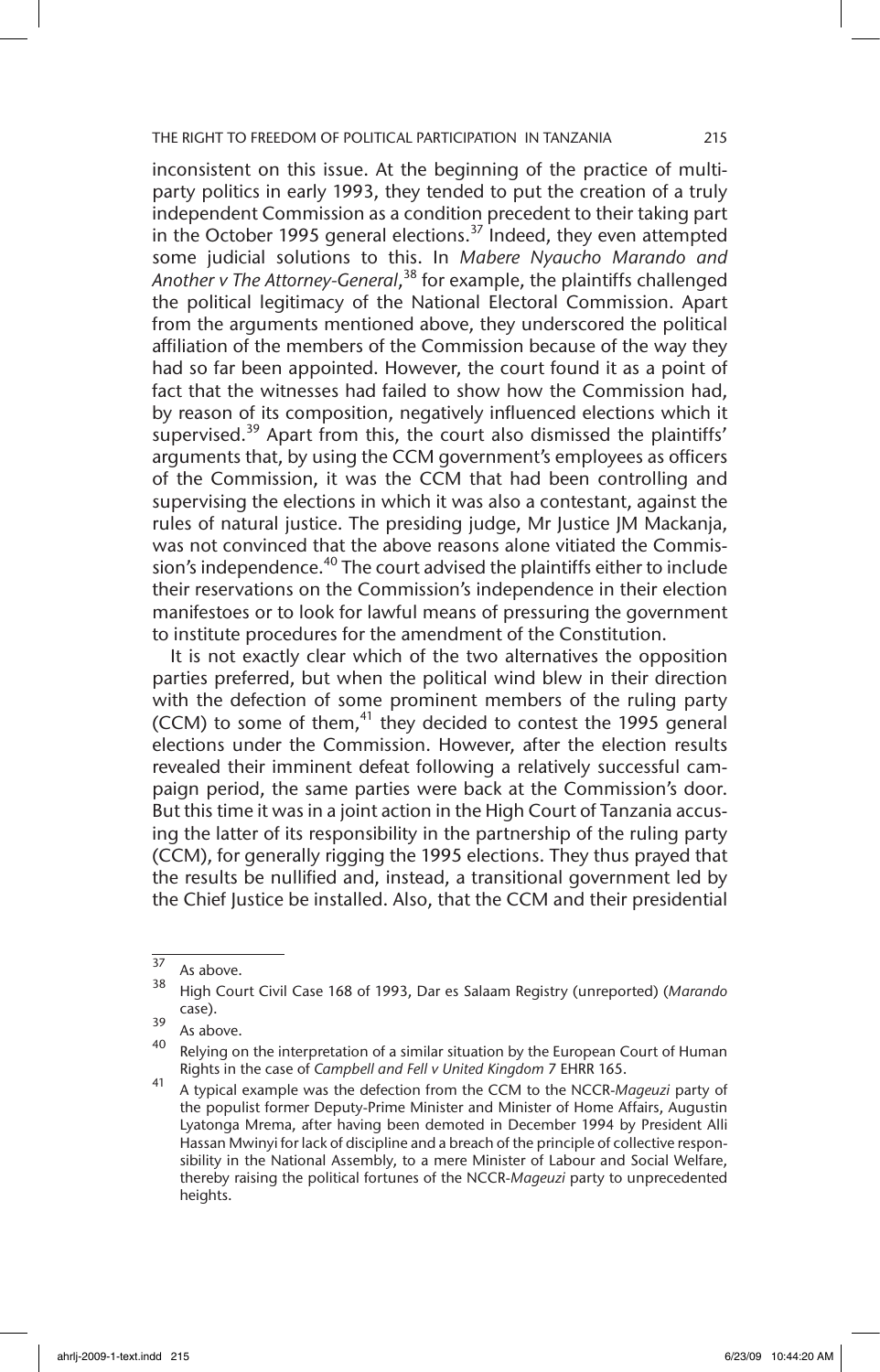contestant, Benjamin William Mkapa, be banned from political activity for a period of five years for their part in the election irregularities.<sup>42</sup>

These accusations were strongly denied by the Commission, both in court and outside, emphasising its constitutional mandate and independence from any influence.<sup>43</sup> It is now part of history the fact that the court ultimately dismissed the claims of the petitioners. The same is true (as I stated above) of the fact that, since 1992, article 74 of the Constitution, which provided for the establishment, duties and composition of the Commission, has been amended four times and yet none of those amendments have changed the position that the members of the Commission are appointed by the President in his exclusive discretion, notwithstanding the recommendation of the Nyalali Commission to the contrary. This is political arrogance consistently expressed by the ruling party and its government in power, whose basis has been seen by one scholar in the following way:<sup>44</sup>

[t]he arrogance of the ruling party in Tanzania to resist genuine political reforms was in part attributed to the presence of the father of the nation who could employ his charisma to rescue the country under crisis as he did in 1993 when he successfully aborted the restructuring of the Union into a clear federal structure of three governments.

In the same vein it has also been observed, correctly, that of the seven recommendations of the Nyalali Commission, only one was implemented, ie the formation of political parties.<sup>45</sup> Yet, it is also a fact that the political parties in the opposition in Tanzania actively participated in the following general elections in the years 2000 and 2005 under the same constitutional set-up, and indeed it is no secret that they were heavily defeated by the ruling party (CCM). However, this is aside from the argument I wish to present here, that the inconsistency in the position of opposition parties in this regard only unveils their opportunistic approach to politics, which is prejudicial to the whole democratic process. This weakens their case against the Commission. But, on the other hand, the Commission in their defence can only establish *de jure* independence, undoubtedly leaving unanswered the question as to

<sup>42</sup> *IPS News* 'Tanzania politics: Oppostition takes election battle to court', report by Paul Chitowa & Anaclet Rwegayura, Dar es Salaam, 1 November 1995.

<sup>43</sup> Refer to the Official Statement of the National Electoral Commission in (Radio Tanzania Dar es Salaam) (1995), broadcast on 8 November 1995.

<sup>44</sup> M Bakari 'Single party to multi-partysm in Tanzania: Reality, challenges and lessons' in Peter & Kopsieker (n 7 above) 55 60.

<sup>45</sup> Other recommendations of the Nyalali Commission were the restructuring of the Union into a truly federal structure of three governments; the formation of a constitutional commission which would draft a constitution to be presented to the public for discussion and approval; repealing and amending laws that restrict freedom of association — about 40 laws were singled out for the exercise; the provision of civic education; the establishment of three independent electoral commissions, one for the union government, one for the mainland and one for Zanzibar; and a mixed electoral system — PR using the additional member system, etc. See Peter & Kopsieker (n 7 above) 61.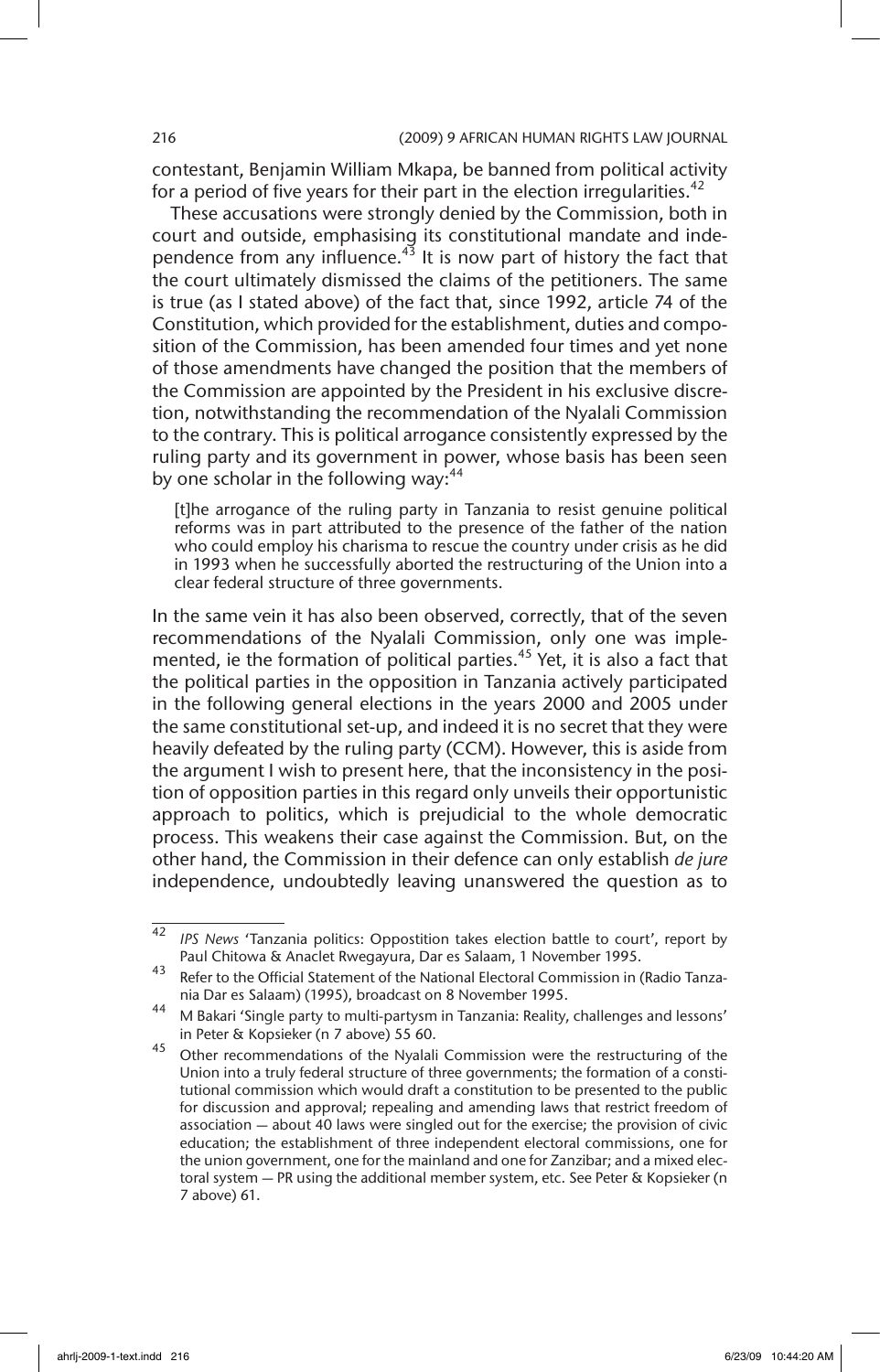whether it commands the trust of all the voters, irrespective of their political affiliations. The issue is whether the Commission is *de facto* independent beyond reproach. Indeed, to this extent, neither the Commission itself nor the government can convincingly justify the failure to comply with the recommendations of the Nyalali Commission as to an appointing authority. This engenders the mistrust of the general public, as illustrated above.

Such mistrust has recently been demonstrated in the Kenyan December 2007 presidential election, where the opposition, led by the contender closest in terms of the declared results to the already swornin President Mwai Kibaki, Raila Odinga of the Orange Democratic Movement (ODM), strongly stressed that the election results were rigged by the Kenya Electoral Commission, because of the fact that its members were close friends of the President who had appointed them thereto on that basis.<sup>46</sup>

This kind of tug-of-war between the government and the general public's opinion invariably invites the claim by a substantial part of the population that maybe this could justify the holding of a constitutional conference, followed by a referendum as a solution of last resort. It is worth at this juncture to turn our attention to the issue of whether it is now opportune for Tanzania to hold a constitutional conference.

### 2.5 The constitutional conference controversy

It is on account of the concerns set out in the foregoing section that there has been a cry for a constitutional conference as a minimum condition for the functioning of a democratic constitution. It has been argued that, without it, there can be no crystallisation of a national consensus necessary for enjoining, within the Constitution to result therefrom, of some political legitimacy.<sup>47</sup> These have always been the demands of at least three political parties in the Tanzanian opposition,<sup>48</sup> who have contended that each person and group of people needed to be satisfied that their interests were guarded by their Constitution.<sup>49</sup>

Undoubtedly, the demand for a constitutional conference or even a referendum enforces the requirements of article 21(2) of the Constitu-

<sup>46</sup> Refer to Mr Raila Odinga's statement in a telephone interview during a TVT *Tuambie* Programme on 3 January 2008, Dar es Salaam: Tanzania Broadcasting Corporation. Ultimately the conflict, which left over 1 000 people dead and many more injured and displaced, ended with the formation of a coalition government under which Mr Odinga, holding the newly-created position of Prime Minister, shares some executive powers with President Mwai Kibaki.

 $47 \overline{5}$  SEA Mvungi 'Democratic constitution making and the transition to multi-party democracy in Tanzania' in GM Fimbo & SEA Mvungi (eds) *Constitutional reforms for democratisation in Tanzania* (1993) 23.

<sup>48</sup> CHADEMA, NCCR-*Mageuzi* and NLD.

See the Recommendations of the Seminar on the Constitutional Reforms for Democratisation in Tanzania' held in the British Council Conference Hall, Dar es Salaam, 27-28 November 1992, reproduced in Fimbo & Mvungi (n 47 above).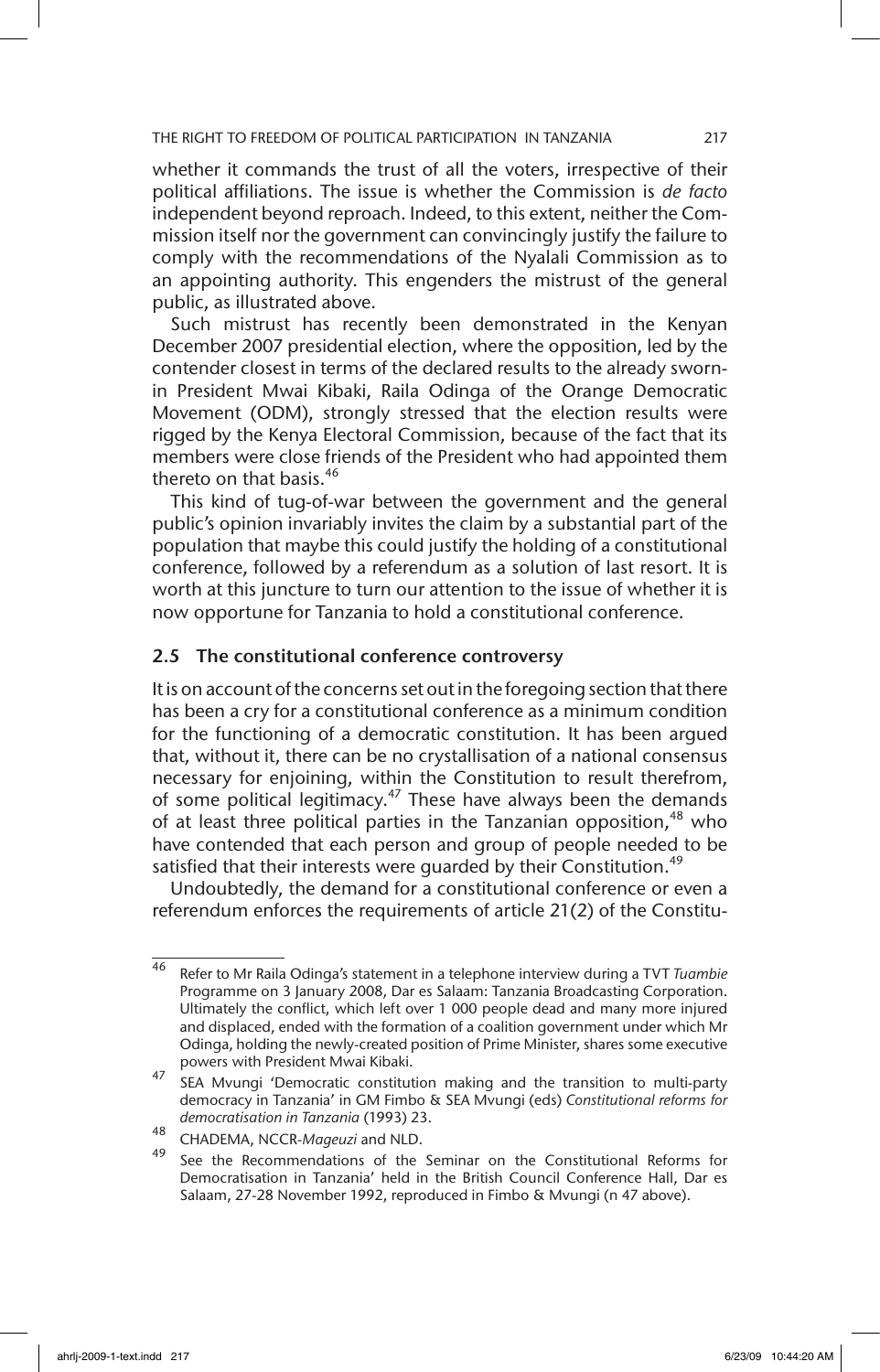tion regarding the right of all citizens to be consulted in respect of decisions on matters which affect them. It had not been part of the political culture of the one-party regime in Tanzania to opt for referenda whenever there was a need to consult the people at instances of making major decisions.

There have also been a few unsuccessful attempts to use the courts to force the government to concede to the holding of a constitutional conference. For example, in the *Marando* case cited above, the High Court of Tanzania held that a constitutional conference was a remedy which could be sought and obtained through parliament.<sup>50</sup> Indeed, the same position was repeated by the 1993 *Mtikila* case, it being categorically stated that, while the court conceded unequivocally that every citizen is entitled to participate in making decisions on matters affecting their country, the only mode of participation available is the election of representatives to the National Assembly.

Thus, it seems that the present position on this issue represents a vicious cycle. It begins with mistrust of the National Electoral Commission by the members of the opposition parties whose demands for a constitutional conference to resolve the issue of the making of a politically legitimate constitution have been turned down by the courts of law, the latter directing the former to the ballot box, which again is under the control and supervision of the National Electoral Commission complained of in the first place. In the next section I will consider the prospects for reform, beginning with a brief discussion of the recommendations of the Kisanga Committee of 1999 in this regard.

# 3 Prospects for genuine political reforms towards true political succession

This section attempts to inquire into the possibility of identifying ways of effecting genuine political reform in Tanzania, taking the right to freedom of political participation as a working example. I begin by examining the recommendations of the Kisanga Committee which addressed a number of constitutional problems requiring redress.

### 3.1 The Kisanga Committee's recommendations on the right to freedom of political participation

Following many debates in public seminars, conferences and workshops (mostly involving educated people in urban areas) on the need for a new constitution, the government issued Government Circular 1 of 1998 (White Paper), listing 19 proposals for discussion by the general public throughout the country, including the rural areas. For these purposes, in July 1998, the then President of the United Republic of

<sup>50</sup> Also in *Mwalimu Paul John Mhozya v Attorney-General (No 2)* 1996 TLR 229 (HC).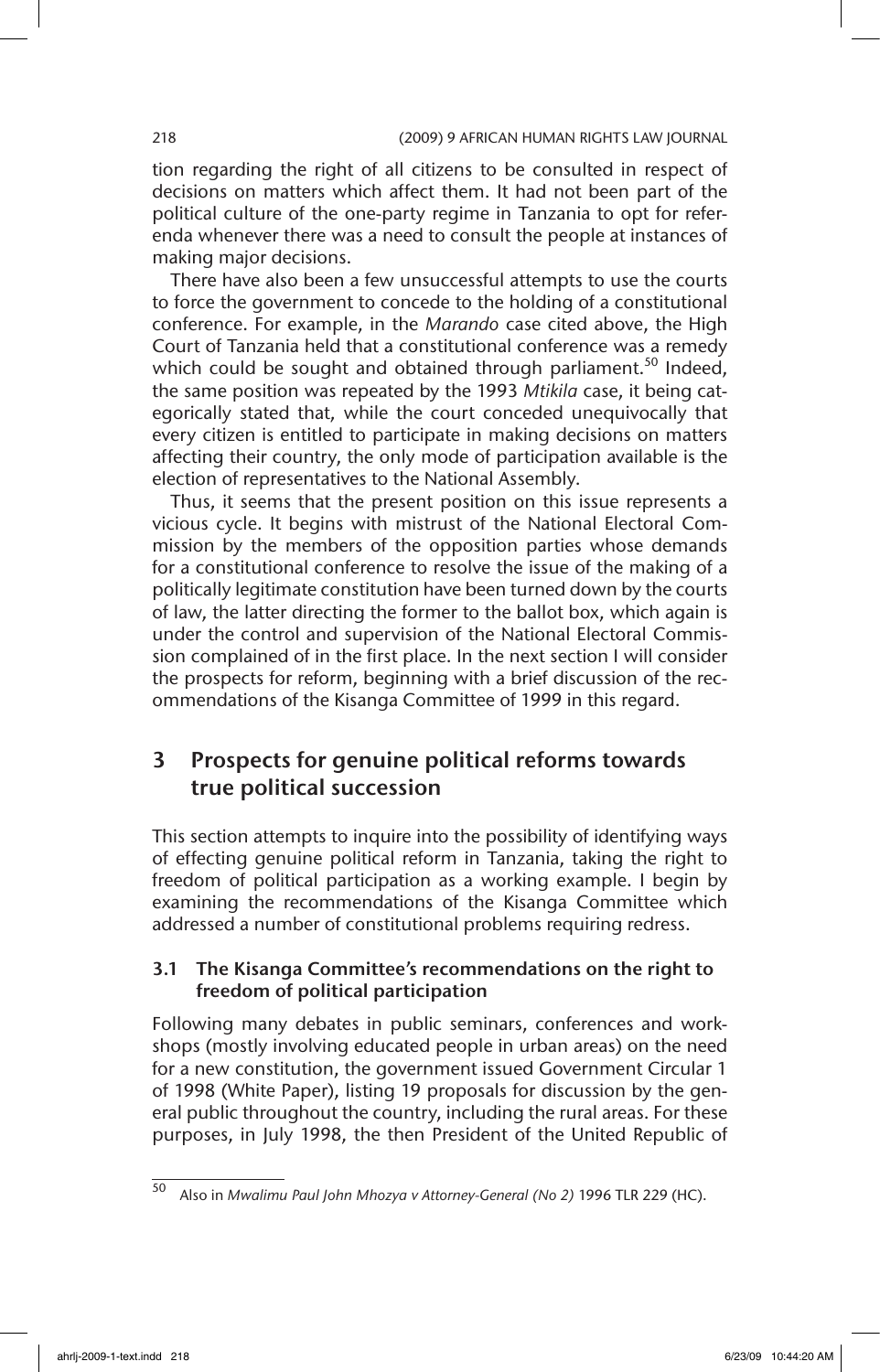Tanzania, Hon Benjamin William Mkapa (retired), appointed a Committee for the Collection of Views on the Constitution (popularly known as the Kisanga Committee) chaired by Hon Justice of Appeal Robert H Kisanga.<sup>51</sup> After having concluded their mission, which took them 11 months to accomplish, and following a long survey, which took them to 25 regions of Tanzania Mainland and Zanzibar, the Committee submitted their report to the President on 20 August 1999.

It was the Seventh Proposal of the White Paper which dealt with the issue of independent candidates in elections, the government having posed the question as to whether there was a need for allowing independent candidates during presidential, parliamentary and civic elections, without their being members or nominated by political parties.<sup>52</sup> The advice of the Committee, as I have already stated above, was as follows: firstly, that independent candidates should not be allowed in presidential elections; secondly, that independent candidates should be allowed only in parliamentary and civic elections at all levels; thirdly, that proper laws and regulations to oversee the above should be enacted. The government did not adopt these recommendations.

However, it suffices to say at this juncture that, by advising the government in the way that it did, the Kisanga Committee did not give fair treatment to this issue. Here was a clear conflict between the position of the government and that of the judiciary, initiated by the blatant disrespect of the revered principle of the independence of the judiciary. The Committee, chaired by a senior judge and with much wealth of expertise, should have acted in favour of the judicial opinion in this regard for the sake of guaranteeing the spirit of constitutionalism forming the bedrock of Tanzania's constitutional practice. No wonder that the High Court has vindicated itself by coming back to allow independent candidates against the will of the government and parliament, over a decade after the 2006 judgment in the *Mtikila* case mentioned above. Indeed, this is what is expected of a fearless, independent and open-handed judiciary in a developing country like Tanzania, where ruling regimes tend to control and monopolise political arenas through constitutional amendments eroding the fundamental cornerstones of constitutionalism, civil society and wider democracy.

As to the appointment of its members and therefore the independence of the National Electoral Commission, the issue came indirectly in the White Paper's Sixth Proposal, wherein the Committee advised

 $\frac{51}{51}$  The other members were Mr Salim Juma Othman as Vice-Chairperson, the late Mr Siegfried KB Lushagara as Secretary, Mr Wilson Mukama, Mrs Moza Himid Mbaye, Mrs Dr Asha-Rose Migiro, Mr Issa Machano, Mrs Mary Chipungahelo, Mr Ali Abdallah Suleiman, Dr Maxmillian Mmuya, Mrs Salma Masoud Ebrahim, Mr Yahya B Msulwa, Dr Said Ghalib Bilal, Dr John Magoti, Mr Hassan Said Mzee and Mr Mohamed Balla.

<sup>52</sup> See the Kisanga Committee Report (KCR) (1999), *Report of the Presidential Committee for the Collection of Views on the Constitution*, Book One on 'The views of the people and the Committee's advice thereon' Dar es Salaam: Ministry of Justice and Constitutional Affairs, Government Printer.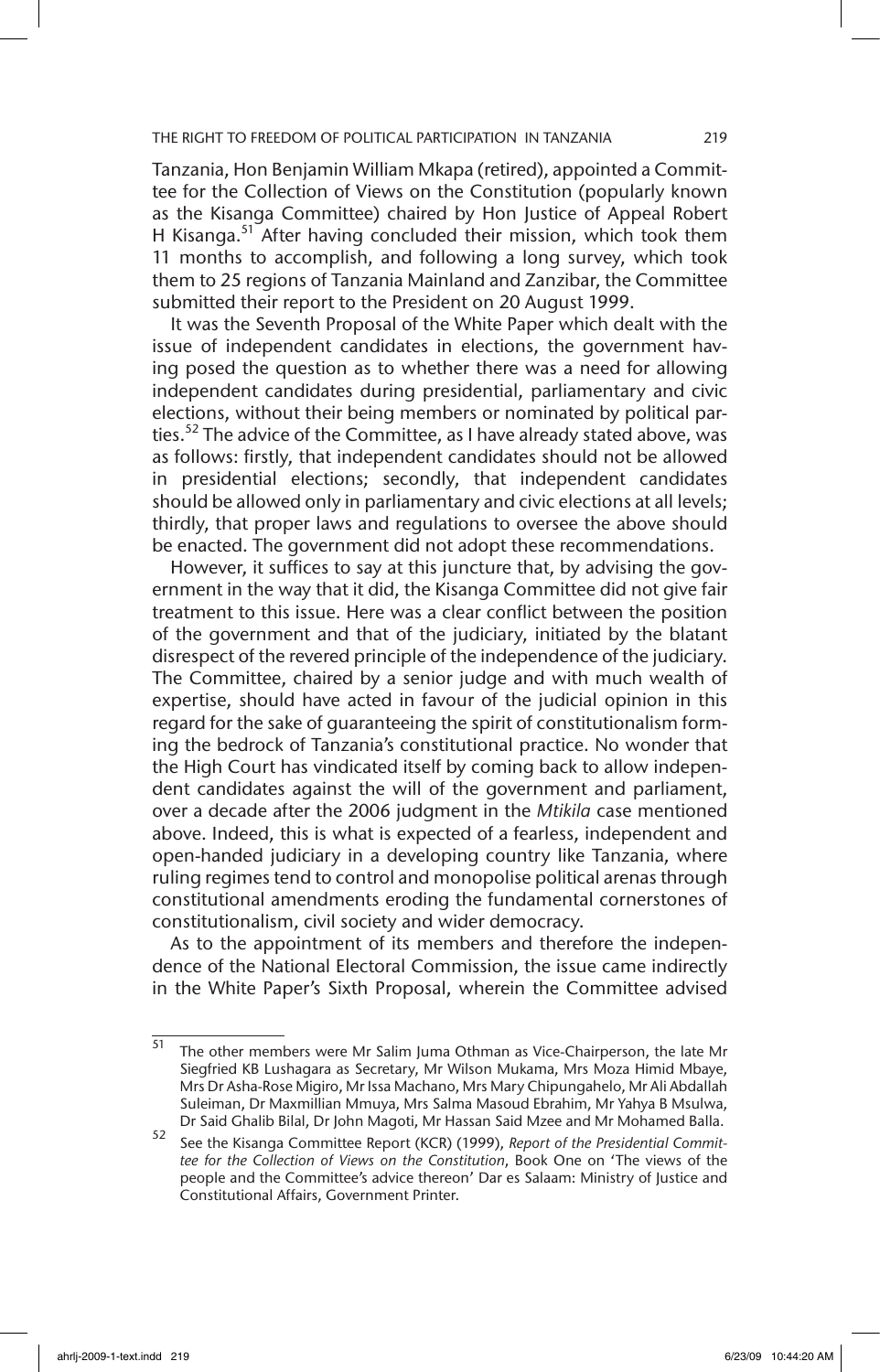#### 220 (2009) 9 AFRICAN HUMAN RIGHTS LAW JOURNAL

the government twofold: firstly, that the appointment of the Electoral Commission should be more constitutionally transparent than it is the case now, so that it may be seen to be free and legitimately acceptable to the people; secondly, that the Electoral Commission should be strengthened to enable it to perform its duties effectively. In its Eleventh Proposal, the White Paper proposed at length that the structure and appointment of the members of the National Electoral Commission do not take into account representation of political parties and that the Commission is appointed by the President who may happen to be the leader of the ruling party. On that basis, in performing their duties, members of the Commission may be bound to favour the ruling party in repayment of the privilege of having been so appointed thereto. Supporters of this opinion suggest that there must be established in the appointment procedure representation of all political parties, or that the names of prospective members of the Commission should first be scrutinised or vetted by an independent organ before the President makes the final appointments.

The Committee advised government that the President should be appointing the members of the Commission in consultation with the National Assembly under the following procedure: first, that the President should prepare a list of names of persons he intends to appoint as members of the National Electoral Commission, which he should present to the National Assembly to be debated upon by the House. Thereafter the names should be returned to the President with recommendations as to who should be appointed to the Commission's membership. Lastly, the Committee was not in favour of the involvement or participation of political parties in the appointment of members of the Electoral Commission, in order to safeguard the Commission's independence against inter-political party wrangles and politicking. The Kisanga Committee did not have in its terms of reference anything relating to the need for holding a constitutional conference and referendum on this aspect.

Of all the recommendations of the Committee discussed above relating to the National Electoral Commission's independence, only one can be said to have been implemented, that is, in relation to the strengthening of the National Electoral Commission. This was demonstrated, as I stated above, by the vast amendments article 74 of the Constitution has endured, particularly the redefinition of the qualifications for membership and the powers and responsibilities thereof, the creation of a permanent voters' register and the unequivocal restatement of the Commission's independence. But again, as I indicated earlier on, all of those amendments have added at best to the establishment of the Commission's *de jure* independence. Nothing has been done by the government to date, following the report of the Kisanga Committee in 1999, to make the Commission *de facto* independent, even to a limited extent, as had been advised by the Committee. The need for making the appointment procedure more transparent by involving the National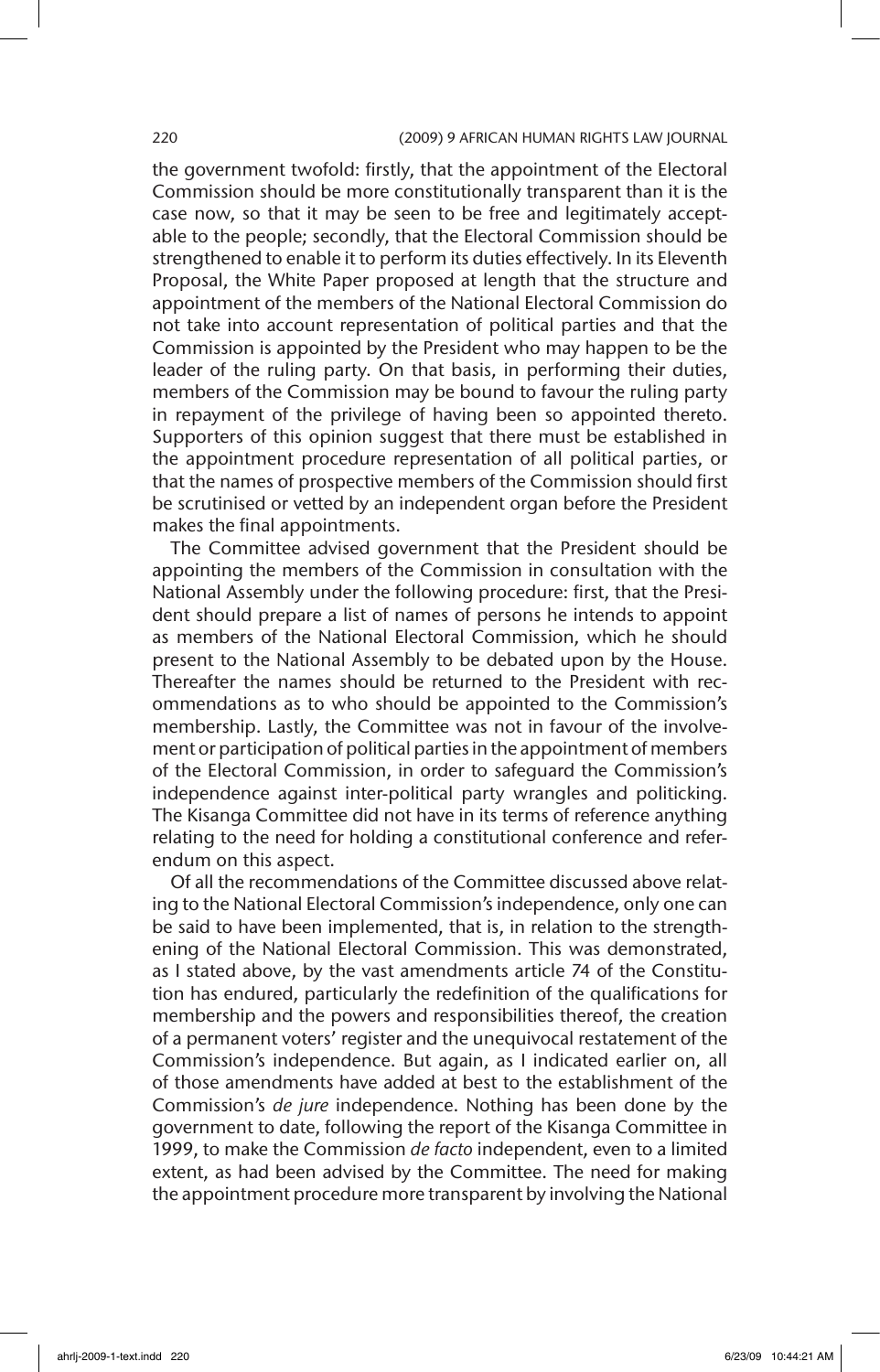Assembly at some point in the procedure, in order to make it free and legitimately acceptable to all the people as was advised by the Committee, has not been addressed at all. This means that, about a decade after the publication of the Kisanga Committee report, members of the National Electoral Commission in Tanzania are still appointed by the President at his sole discretion. One wonders as to what is so special about the appointment of the National Electoral Commission. Indeed, this does invite the suspicion that the ruling regime must have an interest in retaining the current procedure, at least as an amulet of last resort, to guarantee its future political gains, probably in the style that has recently been adopted by the Mwai Kibaki regime in neighbouring Kenya. If that is by any chance true, it is indeed detrimental of the future interests of this country in terms of her much cherished national peace, security and tranquility.

Coming to the answer to the question as to whether there are any prospects for future reform, I will begin the discussion with Bakari's  $\frac{1}{2}$ arrogance theory outlined above.<sup>53</sup> Bakari has found the basis for the Tanzanian ruling party (CCM) and its government's open desire to resist meaningful reform in the country in the popularity gained from its former charismatic leader, the late *Mwalimu* Julius Kambarage Nyerere. One could add to the theory that such popularity was not buried with Nyerere, as was demonstrated by the huge victory (80%) in the last general elections in 2005, of his political apprentice, the current President of Tanzania, Mr Jakaya Mrisho Kikwete. That, however, is irrelevant to the main argument here, because what is at stake in the present constitutional discourse in Tanzania is how and when to promote the development of pro-democratic governance, commensurate to the general will of all people beyond party affiliations, for the ultimate interest of this country. Having a government in a country that consistently defies and ignores the opinions on important matters related to political practice and general governance of a country is counterproductive to the national interests stated in the foregoing paragraph. In modern constitutionalism, a government which does not listen to the voices of its people from all walks of life is autocratic, however popular it might be.<sup>54</sup> As Berner and Phillips say, 'a[n] autocratic style of leadership based on patronage reinforces the prevailing inequality of the existing social structure'.<sup>55</sup> At worst, this creates some breeding ground for future disruption of the country's peace, security and tranquility, as happened in Kenya recently. Therefore, in order to achieve meaningful constitutional reforms, we must devise methods which transcend the governmental limitations and which have visions going beyond the ideological ambit of political parties, that is, the

 $^{53}$  Bakari (n 44 above) 55 60.

<sup>54</sup> KC Wheare *Modern constitutions* (1966); DD Basu *Comparative constitutional law* (1984); BO Nwabueze *Constitutionalism in emergent states* (1973).

 $\frac{55}{2}$  Berner & Phillips (n 1 above) 9.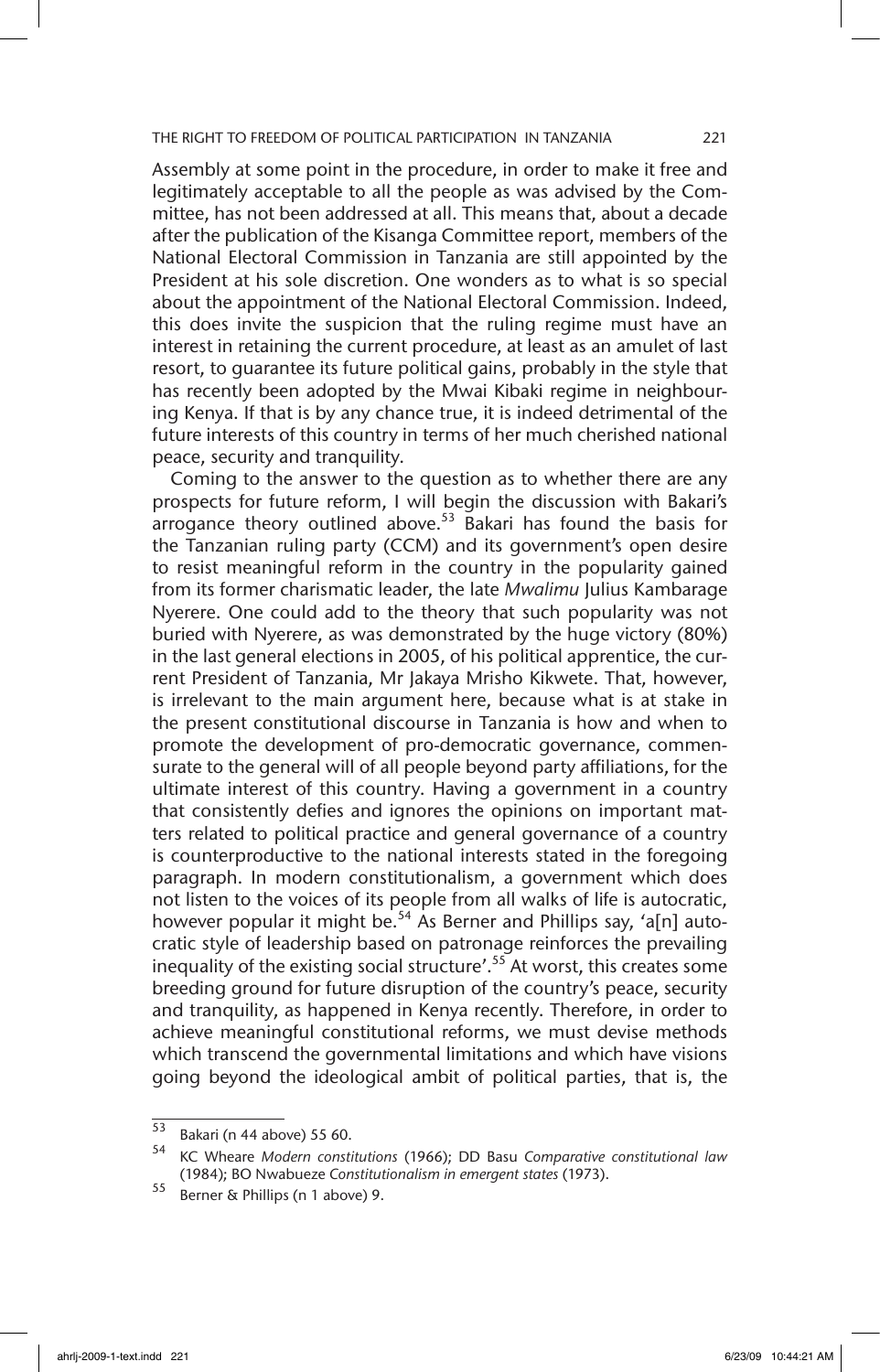capturing of state authority. One such example is the mass-oriented discussions of the Constitution recently inaugurated by the Faculty of Law of the University of Dar es Salaam,  $56$  although the same movement is still at its infancy stage and has not yet really taken off. These are expected to involve all people at all levels of society, in order to enable them to know the main ideas comprised in the Constitution for making them decide for themselves what is wanting to justify major constitutional debates, including the holding of a constitutional conference free of government interference.

This is a programme of action that resists the use of law by the state to deny rights and shrink the arena of democracy, and instead argues for law to be used to expand them.<sup>57</sup> What is necessary is the identification of the immediate problem of the people, which is the ridding of society of any form of authoritarianism and political repression. Therefore, appropriate demands on the basis of the available rights may be put forward to form what Shivji refers to as a new democratic struggle.<sup>58</sup>

# 4 Conclusion

This paper appraises the impact of the *Mageuzi* reforms on Tanzania's constitutional and socio-political scene with regard to the right to freedom of political participation during the past decade or so, while weighing its failures and successes by using international standards. It was insisted right from the beginning that, together with its sister right to freedom of political association, the right to freedom of political participation is a key to the enjoyment of all other fundamental human rights. Thus, while employing a historical perspective, the paper started with an examination of the contents of the right to freedom of political participation as provided by the Constitution of the United Republic of Tanzania. It then went on to trace the practice of this right from 1992 after the institution of *Mageuzi* to date.

The lack if political participation has thus been identified as the main problem to be resolved in the government's reluctance to effect meaningful constitutional reforms, even where its reaction conflicted with judicial opinion. The key areas noted in this regard were constitutional provisions which prohibited independent candidates in elections and the failure of these to guarantee the *de facto* independence of the National Electoral Commission.

<sup>56</sup> GM Fimbo *Tuijadili Katiba: Katiba Ya Jamhuri Ya Muungano Wa Tanzania* (2007).

<sup>57</sup> See, generally, A Seidman & R Seidman *State and law in the developing process: Problem solving and institutional change in the third world* (1994).

<sup>58</sup> IG Shivji 'The politics of liberalisation in Tanzania: Notes on the crisis of ideological hegemony' in H Campbell & H Stein (eds) *Tanzania and the IMF — The dynamics of liberalisation* (1992).